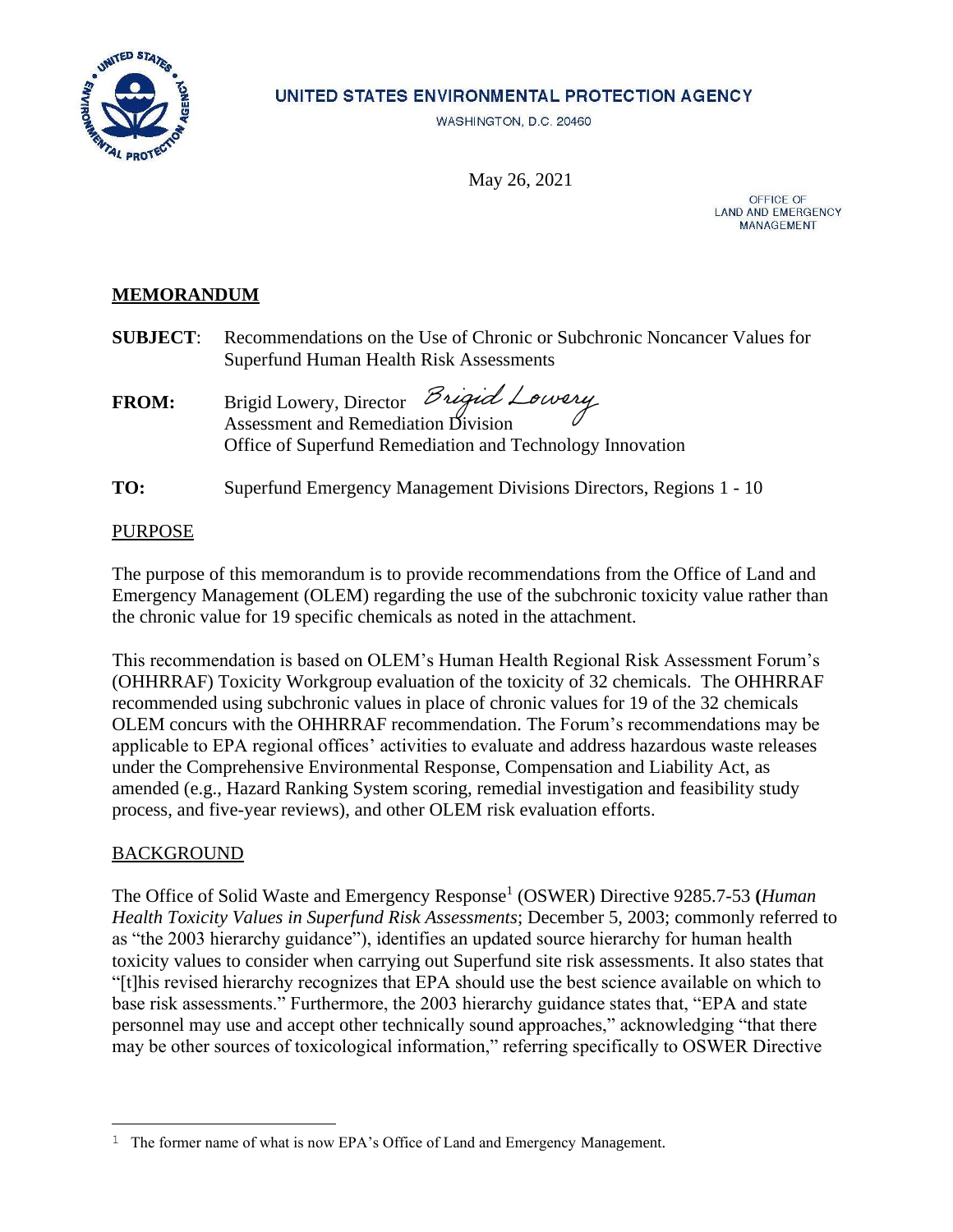9285.7-16 (*Use of IRIS Values in Superfund Risk Assessment*; December 21, 1993), which offers similar guidance. $2$ 

The OHHRRAF Toxicity Workgroup identified 21 oral and 11 inhalation toxicity values where a subchronic toxicity value was lower than its corresponding chronic toxicity value. After review of relevant information, the Forum recommends use of the subchronic toxicity value rather than the chronic value for 19 of the 32. For the remaining 13 chemical toxicity values, the Forum recommends the chronic toxicity values be used.

The recommendations in the memorandum will be re-evaluated in the future as toxicity values are updated.

Please contact Michele Burgess (703-603-9003) or Laurence Libelo (703-603-8815) if you have any questions or require additional information.

Attachment

CC: Barry Breen, OLEM Carlton Waterhouse, OLEM Dawn Banks, OLEM/PARMS Larry Douchand, OLEM/OSRTI Kathleen Salyer, OLEM/OEM Carolyn Hoskinson, OLEM/ORCR David Lloyd, OLEM/OBLR Greg Gervais, OLEM/FFRRO Mark Barolo, OLEM/OUST

<sup>2</sup> See OSWER Directive 9285.7-53, page 2, quoting OSWER Directive 9285.7-16: "...IRIS is not the only source of toxicology information, and in some cases more recent, credible and relevant data may come to the Agency's attention. In particular, toxicological information other than that in IRIS may be brought to the Agency by outside parties. Such information should be considered along with the data in IRIS in selecting toxicological values; ultimately, the Agency should evaluate risk based upon its best scientific judgement and consider all credible and relevant information available to it."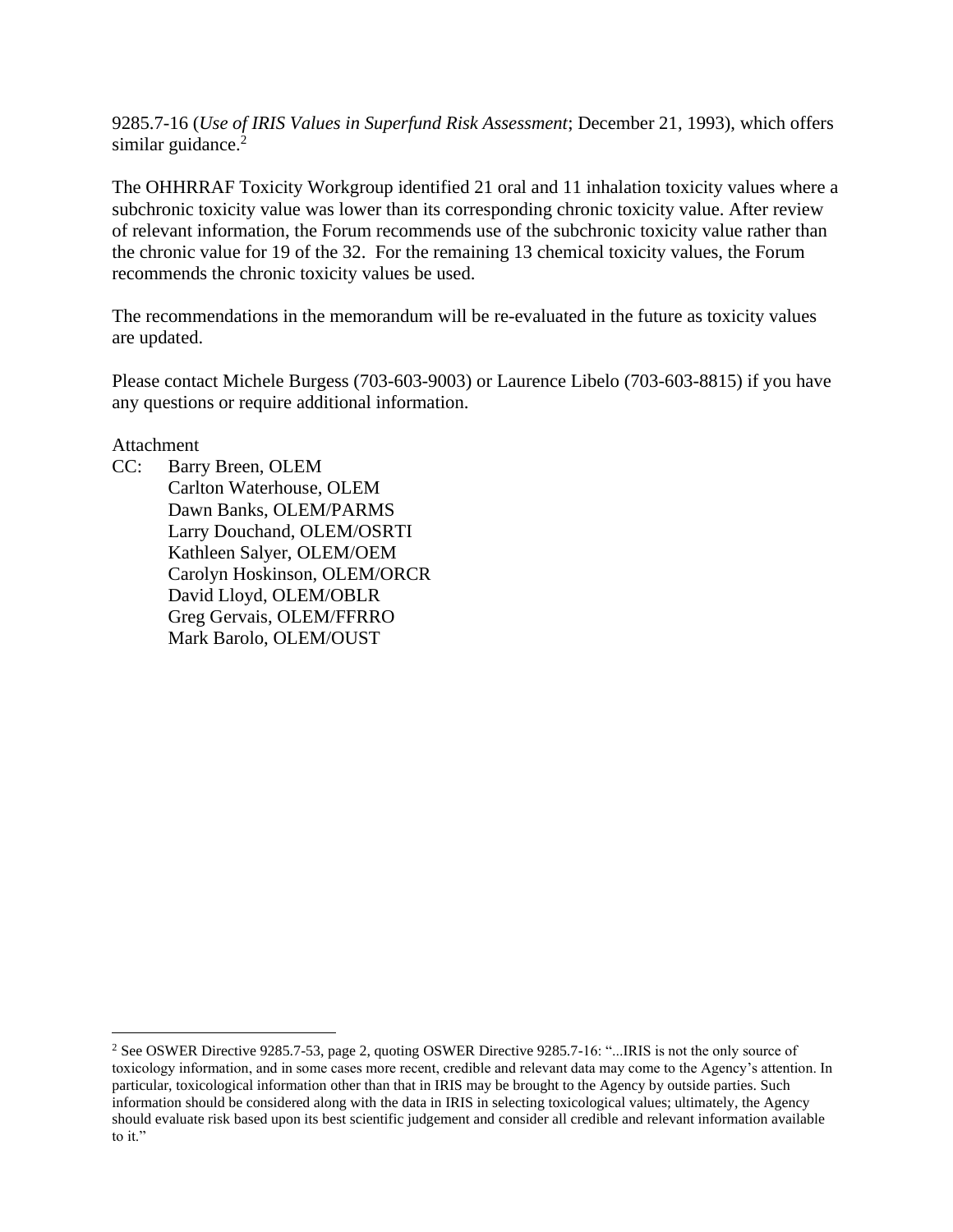| <b>Selected Chronic Toxicity Values<sup>a</sup></b>                   |                  |                     |                       |                     |                 |             |
|-----------------------------------------------------------------------|------------------|---------------------|-----------------------|---------------------|-----------------|-------------|
| <b>Chemical (CASRN)</b>                                               | <b>Chronic</b>   | Source (Year)       | Subchronic            | Source (Year)       | <b>Selected</b> | <b>Date</b> |
| <b>Value</b><br><b>Value</b><br><b>Value</b><br>Inhalation $(mg/m^3)$ |                  |                     |                       |                     |                 |             |
| *Acrylic acid (79-10-7)                                               | 0.001            | IRIS (1994)         | 0.0002                | <b>PPRTV (2010)</b> | 0.0002          | 04/18/19    |
| Ammonia (7664-41-7)                                                   | 0.5              | IRIS (2016)         | 0.1                   | <b>PPRTV (2005)</b> | 0.5             | 04/18/19    |
| Chlordane (12789-03-6)                                                | 0.0007           | IRIS (1998)         | 0.0002                | ATSDR (1994)        | 0.0007          | 04/18/19    |
| 1,1-Dichloroethylene (75-35-4)                                        | 0.2              | IRIS (2002)         | 0.08 <sup>b</sup>     | ATSDR (1994)        | 0.2             | 04/18/19    |
| *2-Ethoxyethanol (110-80-5)                                           | 0.2              | IRIS (1991)         | 0.04                  | <b>PPRTV (2013)</b> | 0.04            | 12/12/2019  |
| *Ethyl chloride (75-00-3)                                             | 10               | IRIS (1991)         | $\overline{4}$        | <b>PPRTV (2007)</b> | $\overline{4}$  | 04/18/19    |
| *2-Methoxyethanol (109-86-4)                                          | 0.2              | IRIS (1991)         | 0.007                 | <b>PPRTV (2011)</b> | 0.007           | 04/18/19    |
|                                                                       |                  |                     | $2.5^{\circ}$         |                     |                 |             |
| Methyl tert-butyl ether (1634-04-4)                                   | 3                | IRIS (1993)         |                       | ATSDR (1996)        | 3               | 06/25/2020  |
| Nitromethane (75-52-5)                                                | 0.005            | <b>PPRTV (2013)</b> | 0.004                 | <b>PPRTV (2013)</b> | 0.005           | 04/18/19    |
| Vinyl acetate $(108-05-4)$                                            | 0.2              | IRIS (1990)         | 0.05 <sup>d</sup>     | ATSDR (2001)        | 0.2             | 06/25/2020  |
| *Vinyl chloride (75-01-4)                                             | 0.1              | IRIS (2000)         | 0.08 <sup>e</sup>     | ATSDR (2006)        | 0.08            | 08/27/2020  |
|                                                                       |                  | Oral (mg/kg-day)    |                       |                     |                 |             |
| Acrylamide (79-06-1)                                                  | 0.002            | IRIS (2010)         | 0.001                 | ATSDR (2012)        | 0.002           | 06/27/2019  |
| Acrylic acid (79-10-7)                                                | 0.5              | IRIS (1994)         | 0.2                   | <b>PPRTV (2010)</b> | 0.5             | 03/05/2020  |
| *Acrylonitrile (107-13-1)                                             | 0.04             | <b>ATSDR (1990)</b> | 0.01                  | <b>ATSDR (1990)</b> | 0.01            | 06/27/2019  |
| *Allyl alcohol (107-18-6)                                             | 0.005            | IRIS (1987)         | 0.004                 | <b>PPRTV (2009)</b> | 0.004           | 04/18/19    |
| *Atrazine (1912-24-9)                                                 | 0.035            | IRIS (1993)         | 0.003                 | ATSDR (2003)        | 0.003           | 06/27/2019  |
| 1,1-Biphenyl (92-52-4)                                                | 0.5              | IRIS (2013)         | 0.1                   | <b>PPRTV (2011)</b> | 0.5             | 04/18/19    |
| *Bromodichloromethane (75-27-4)                                       | 0.02             | IRIS (1987)         | 0.008                 | <b>PPRTV (2009)</b> | 0.008           | 04/18/19    |
| *Cadmium (7440-43-9)                                                  | 0.0005/0.001f    | IRIS (1989)         | $0.0001$ <sup>f</sup> | ATSDR (2012)        | 0.0001          | 04/18/19    |
| *p-Chloroaniline (106-47-8)                                           | 0.004            | <b>IRIS</b> (1988)  | 0.0005                | <b>PPRTV (2008)</b> | 0.0005          | 04/18/19    |
| *p-Cresol $(106-44-5)$                                                | 0.1              | <b>ATSDR (2008)</b> | 0.02                  | <b>PPRTV (2010)</b> | 0.02            | 04/18/19    |
| Cyclohexanone (108-94-1)                                              | 5                | IRIS (1987)         | 2                     | <b>PPRTV (2010)</b> | 5               | 08/27/2020  |
| Endosulfan (115-29-7)                                                 | 0.006            | IRIS (1994)         | 0.005                 | ATSDR (2015)        | 0.006           | 06/27/2019  |
| *Ethyl acetate $(141-78-6)$                                           | 0.9              | IRIS (1987)         | 0.7                   | <b>PPRTV (2013)</b> | 0.7             | 04/18/19    |
| *Ethylbenzene (100-41-4)                                              | 0.1              | IRIS (1987)         | 0.05                  | (PPRTV<br>(2009)    | 0.05            | 04/18/19    |
| *Ethylene glycol (107-21-1)                                           | $\boldsymbol{2}$ | IRIS (1987)         | $0.8\,$               | <b>ATSDR (2010)</b> | 0.8             | 04/18/19    |
| Ethylene glycol monobutyl ether<br>$(111-76-2)$                       | 0.1              | <b>IRIS</b> (2010)  | 0.07                  | <b>ATSDR (2010)</b> | 0.1             | 04/18/19    |
| *Hepatchlor (76-44-8)                                                 | 0.0005           | IRIS (1987)         | 0.0001                | ATSDR (2007)        | 0.0001          | 06/27/2019  |
| *Hexachlorobenzene (118-74-1)                                         | 0.0008           | <b>IRIS</b> (1988)  | 0.00001               | <b>PPRTV (2010)</b> | 0.00001         | 04/18/19    |
| *Hexachlorocyclohexane, gamma<br>$(58-89-9)$                          | 0.0003           | IRIS (1987)         | 0.00001               | ATSDR (2005)        | 0.00001         | 08/27/2020  |
| Pentachlorophenol (87-86-5)                                           | 0.005            | <b>IRIS</b> (2010)  | 0.001                 | ATSDR (2001)        | 0.005           | 08/27/2020  |
| *1,2,4,5-Tetrachlorobenzene<br>$(95-94-3)$                            | 0.0003           | IRIS (1987)         | 0.00003               | <b>PPRTV (2013)</b> | 0.00003         | 04/18/19    |

<sup>a</sup>Decisions regarding the most appropriate toxicity value when the subchronic value was more conservative than the chronic value in the Regional Screening Levels (RSLs).

 $b$ Intermediate-duration MRL = 0.02 ppm

 $c$ Intermediate-duration MRL = 0.07 ppm

 $d$ Intermediate-duration MRL = 0.01 ppm

 $e$ Intermediate-duration MRL = 0.03 ppm

<sup>f</sup>Values for food/water.

<sup>g</sup>Chronic-duration MRL; an intermediate-duration MRL of 0.0005 mg/kg-day was also available (ATSDR 2012).

\*Indicates that selection of the subchronic value.

**1. Decisions that Require a Change in the RSLs (Inhalation).**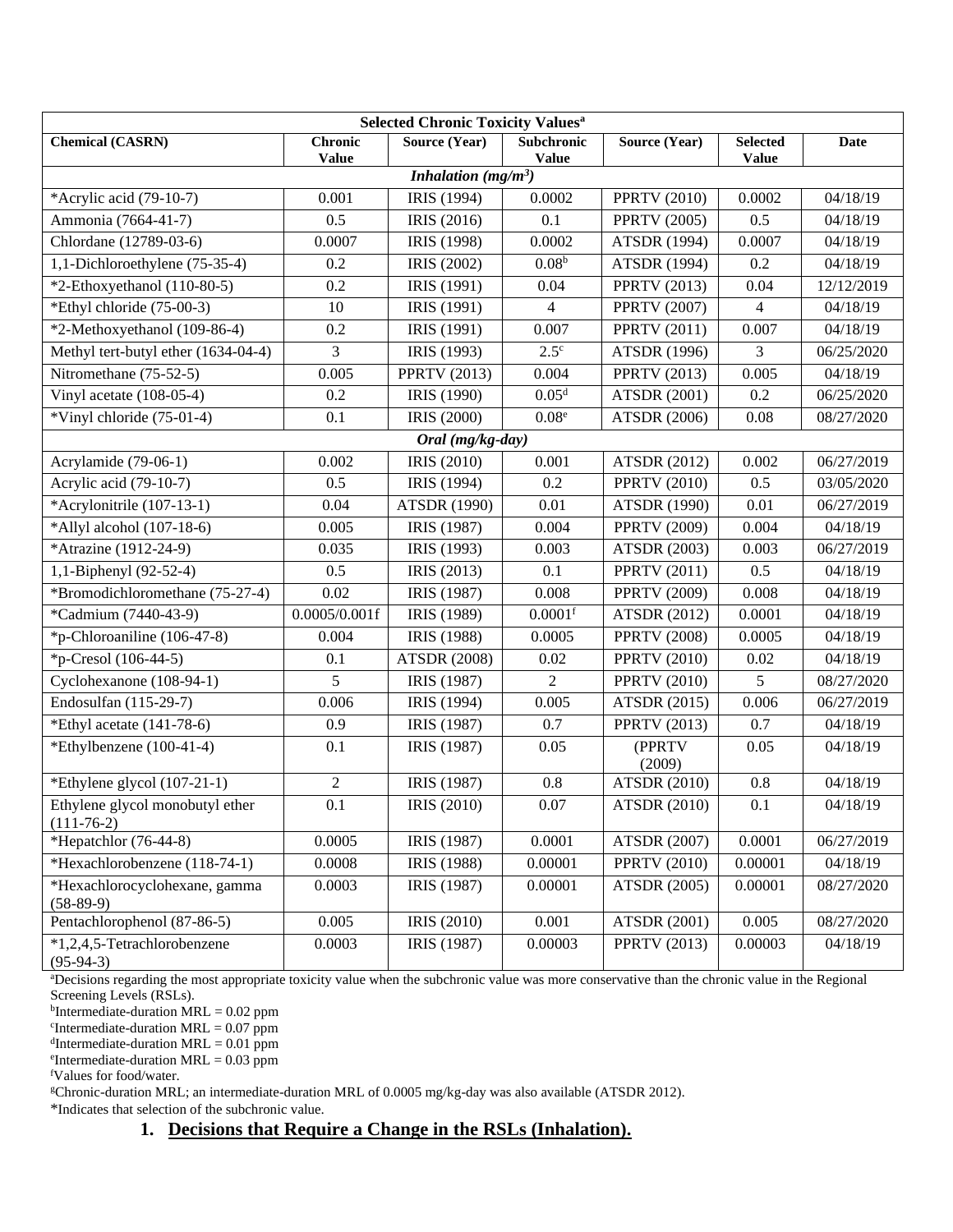**Acrylic Acid (CASRN 79-10-7).** The IRIS chronic RfC (1994) and the PPRTV subchronic p-RfC (2010) are based on the same study (Miller et al. 1981). However, the PPRTV used BMD modeling and dosimetric conversion factors to account for pharmacokinetics differences between mice and people. The PPRTV value is selected based on the use of updated methodology.

| Summary Table for Acrylic Acid (CASRN 79-10-7) |                                                                                    |                     |  |
|------------------------------------------------|------------------------------------------------------------------------------------|---------------------|--|
| <b>Source (Year)</b>                           | <b>IRIS</b> (1994)                                                                 | <b>PPRTV (2010)</b> |  |
| <b>Toxicity Value</b>                          | Chronic RfC                                                                        | Subchronic p-RfC    |  |
| <b>Critical Study</b>                          | Miller et al. 1981                                                                 |                     |  |
| Species/Strain/Sex                             | B6C3F1 mice (15/sex/group)                                                         |                     |  |
| <b>Study Duration</b>                          | 6 hours/day, 5 days/week, for 13 weeks                                             |                     |  |
| <b>Critical Effect(s)</b>                      | Focal degeneration of the nasal olfactory epithelium                               |                     |  |
| <b>POD</b>                                     | $LOAEL$ [HEC] = 0.33 mg/m <sup>3</sup><br>$BMDL10_{HECl} = 0.02$ mg/m <sup>3</sup> |                     |  |
| <b>Composite UF</b>                            | 300 <sup>a</sup>                                                                   | 100 <sup>b</sup>    |  |
| Toxicity Value $(mg/m3)$                       | 0.001                                                                              | 0.0002              |  |
| Selected Value $(mg/m3)$                       | 0.0002                                                                             |                     |  |
| Rationale                                      | Updated methodology                                                                |                     |  |

<sup>a</sup>The composite UF of 300 is based on 10 for UF<sub>H</sub>, 3 for UF<sub>S</sub>, 3 for UF<sub>A</sub>, and 3 for UF<sub>L</sub>.

<sup>b</sup>The composite UF of 100 if based on 3 for UF<sub>A</sub>, 10 for UF<sub>H</sub>, and 3 for UF<sub>D</sub>

References:

- Miller, RR; Ayres, JA; Jersey GC; et al. (1981) Inhalation toxicity of acrylic acid. Fund. Appl. Toxicol. 1:271–277.
- U.S. EPA. (2018). Integrated risk information system (IRIS). Office of Research and Development, National Center for Environmental Assessment, Washington, DC. Available online at [https://cfpub.epa.gov/ncea/iris/iris\\_documents/documents/subst/0002\\_summary.pdf#nameddest=rfc](https://cfpub.epa.gov/ncea/iris/iris_documents/documents/subst/0002_summary.pdf#nameddest=rfc)
- U.S. EPA. (2010) Provisional peer-reviewed toxicity values for acrylic acid (CASRN 79-10-7). Office of Research and Development, National Center for Environmental Assessment, Cincinnati, OH. Available online at <https://cfpub.epa.gov/ncea/pprtv/documents/AcrylicAcid.pdf>

**2-Ethoxyethanol (2-EE) (CASRN 110-80-5).** The subchronic p-RfC (PPRTV 2013) is based on a developmental toxicity study. The PPRTV determined that, based on duration-adjusted concentrations, minor and major skeletal defects in the offspring of Dutch rabbits (Doe 1984b) is a more sensitive endpoint than testicular (and hematological) effects in adult New Zealand White rabbits (Barbee et al. 1984a), which was the critical effect identified by IRIS (1991). In support, fetal effects (minor skeletal defects) were also observed in a developmental toxicity study using Wistar rats (Doe 1984b). BMD modeling (i.e., updated methodology) was used in the PPRTV assessment to determine the POD (compared to the IRIS NOAELHEC). A benchmark response (BMR) of 5% extra risk was used; it is standard EPA practice to use a BMR of 5% for developmental endpoints. Although the data from Doe (1984b) were provided on a per pup basis (rather than a per-litter basis), the sample size of each exposure group was calculated from the data provided. The PPRTV also noted that BMD modeling could not be applied to the less sensitive endpoints from the Barbee et al. (1984a) study because an abnormally large standard deviation was reported for one of the testis weights values, and no quantitative data for seminiferous tubule degeneration were provided. The PPRTV value is selected based on the evaluation of sensitive (developmental) endpoints and the use of updated methodology.

| Summary Table for 2-Ethoxyethanol (CASRN 110-80-5) |                                              |                                            |  |
|----------------------------------------------------|----------------------------------------------|--------------------------------------------|--|
| <b>Source (Year)</b>                               | <b>IRIS</b> (1991)                           | <b>PPRTV (2013)</b>                        |  |
| <b>Toxicity Value</b>                              | Chronic RfC                                  | Subchronic p-RfC                           |  |
| <b>Critical Study</b>                              | Barbee et al. 1984a                          | Doe 1984b                                  |  |
| Species/Strain/Sex                                 | New Zealand White rabbits (10/sex/group)     | Dutch rabbits (24 females/group)           |  |
| <b>Study Duration</b>                              | 6 hours/day, 5 days/week for 13 weeks        | 6 hours/day on GDs 6-18                    |  |
| <b>Critical Effect(s)</b>                          | Decreased hemoglobin, decreased testis       | Fetal skeletal effects                     |  |
|                                                    | weight, and seminiferous tubule degeneration |                                            |  |
| <b>POD</b>                                         | NOAEL [HEC] of 68 mg/m <sup>3</sup>          | $BMDL_{5\%HECl}$ of 4.23 mg/m <sup>3</sup> |  |
| <b>Composite UF</b>                                | 300 <sup>a</sup>                             | 100 <sup>b</sup>                           |  |
| Toxicity Value $(mg/m3)$                           | 0.2                                          | 0.04                                       |  |
| Selected Value $(mg/m3)$                           | 0.04                                         |                                            |  |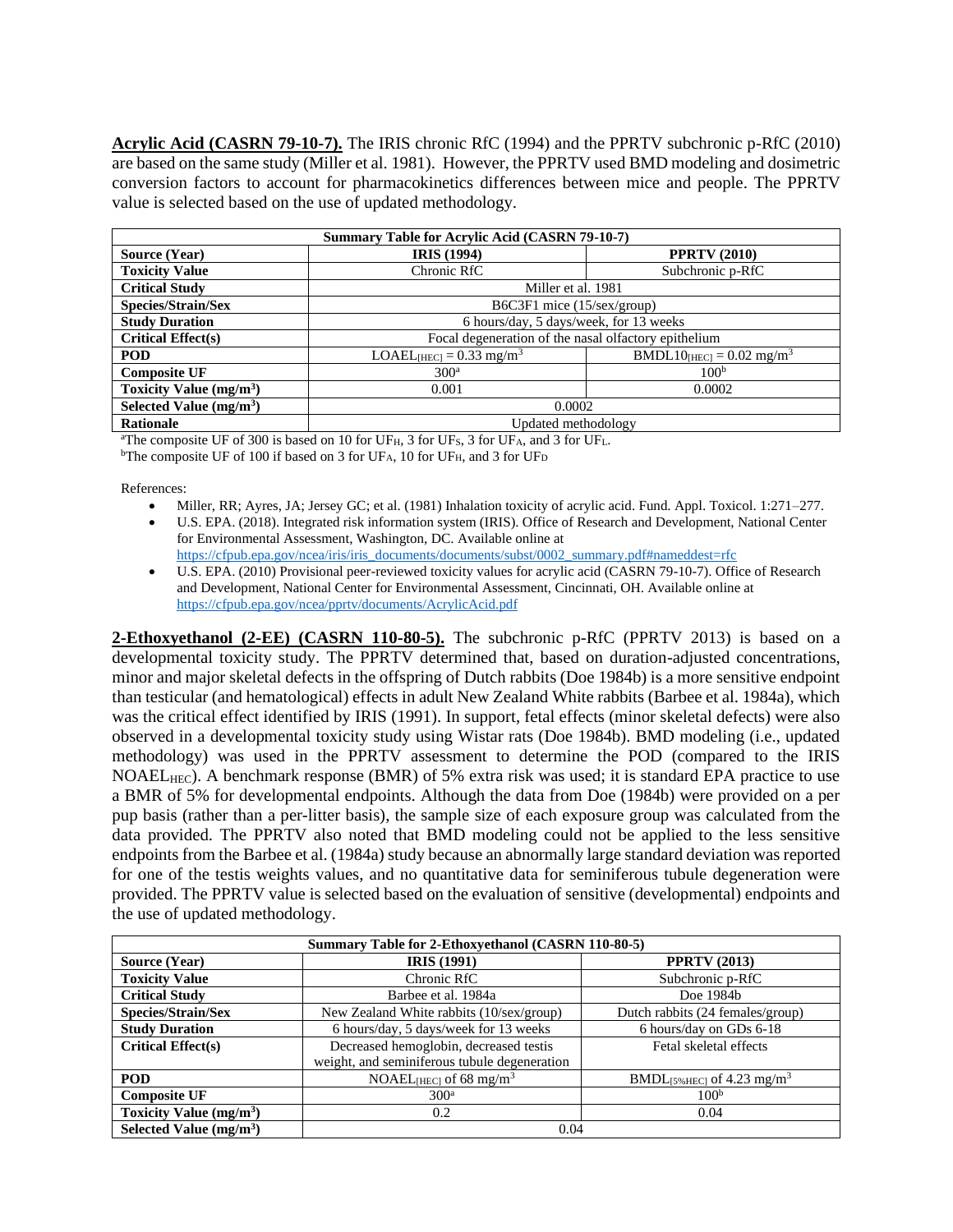| Rati<br>---- | $\cdots$<br>undateo<br>$-$<br>iethodology<br>$\alpha$ r $\alpha$ n<br>stud<br>me |
|--------------|----------------------------------------------------------------------------------|
|              |                                                                                  |

<sup>a</sup>The composite UF of 300 is based on 3 for UF<sub>A</sub>, 10 for UF<sub>H</sub>, and 10 for UF<sub>S</sub>. <sup>b</sup>The composite UF of 100 if based on 3 for UF<sub>A</sub>, 3 for UF<sub>D</sub>, and 10 for UF<sub>H</sub>

References:

Γ

- Barbee, S.J., J.B. Terrill, D.J. DeSousa and C.C. Conaway. 1984a. Subchronic inhalation toxicology of ethylene glycol monoethyl ether in the rat and rabbit. Environ. Health Perspect. 57: 157-163.
- Doe, JE. (1984b) Ethylene glycol monoethyl ether and ethylene glycol monoethyl ether acetate teratology studies. Environ Health Perspect 57:33−41.
- U.S. EPA. (2018). Integrated risk information system (IRIS). Office of Research and Development, National Center for Environmental Assessment, Washington, DC. Available online at [https://cfpub.epa.gov/ncea/iris/iris\\_documents/documents/subst/0513\\_summary.pdf#nameddest=rfc](https://cfpub.epa.gov/ncea/iris/iris_documents/documents/subst/0513_summary.pdf#nameddest=rfc)
- U.S. EPA. (2013) Provisional peer-reviewed toxicity values for 2-ethoxyethanol (CASRN 110-80-5). Office of Research and Development, National Center for Environmental Assessment, Cincinnati, OH. Available online at [https://cfpub.epa.gov/ncea/pprtv/documents/Ethoxyethanol2.pdf.](https://cfpub.epa.gov/ncea/pprtv/documents/Ethoxyethanol2.pdf)

**Ethyl Chloride (CASRN 75-00-3).** The IRIS chronic RfC (1991) and the PPRTV subchronic p-RfC (2007) are based on the same study (Scortichini et al. 1986). However, the PPRTV Assessment used BMD modeling to determine the POD (i.e., updated methodology). The PPRTV value is selected based on the use of updated methodology.

| Summary Table for 2-Ethyl Chloride (CASRN 75-00-3) |                                         |                                          |  |
|----------------------------------------------------|-----------------------------------------|------------------------------------------|--|
| <b>Source (Year)</b>                               | <b>IRIS</b> (1991)                      | <b>PPRTV (2007)</b>                      |  |
| <b>Toxicity Value</b>                              | Chronic RfC                             | Subchronic p-RfC                         |  |
| <b>Critical Study</b>                              | Scortichini et al. 1986                 |                                          |  |
| Species/Strain/Sex                                 | CF-1 mice (30 females/group)            |                                          |  |
| <b>Study Duration</b>                              | 6 hours/day on GDs 6-15                 |                                          |  |
| <b>Critical Effect(s)</b>                          | Delayed ossification of the skull bones |                                          |  |
| <b>POD</b>                                         | $NOAEL[HEC] = 4000 mg/m3$               | $LEC_{10[ADJ]} = 1078$ mg/m <sup>3</sup> |  |
| <b>Composite UF</b>                                | 300 <sup>a</sup>                        | 300 <sup>b</sup>                         |  |
| Toxicity Value $(mg/m3)$                           | 10                                      | 4                                        |  |
| Selected Value $(mg/m3)$                           |                                         |                                          |  |
| Rationale                                          | Updated methodology                     |                                          |  |

<sup>a</sup>The composite UF of 300 is based on 3 for UF<sub>A</sub>, 10 for UF<sub>H</sub>, and 10 for UF<sub>D</sub>.

<sup>b</sup>The composite UF of 300 is based on 3 for UF<sub>A</sub>, 10 for UF<sub>H</sub>, and 10 for UF<sub>D</sub>.

- Scortichini, B.H., K.A. Johnson, J.J. Momany-Pfruender, and T.R. Hanley, Jr. 1986. Ethyl chloride: Inhalation teratology study in CF-1 mice. Dow Chemical Co. EPA Document #86- 870002248.
- U.S. EPA. (2018). Integrated risk information system (IRIS). Office of Research and Development, National Center for Environmental Assessment, Washington, DC. Available online at [https://cfpub.epa.gov/ncea/iris/iris\\_documents/documents/subst/0523\\_summary.pdf#nameddest=rfc](https://cfpub.epa.gov/ncea/iris/iris_documents/documents/subst/0523_summary.pdf#nameddest=rfc)
- U.S. EPA. (2007) Provisional peer-reviewed toxicity values for chloroethane (CASRN 75-00-3). Office of Research and Development, National Center for Environmental Assessment, Cincinnati, OH. Available online at <https://cfpub.epa.gov/ncea/pprtv/documents/Chloroethane.pdf>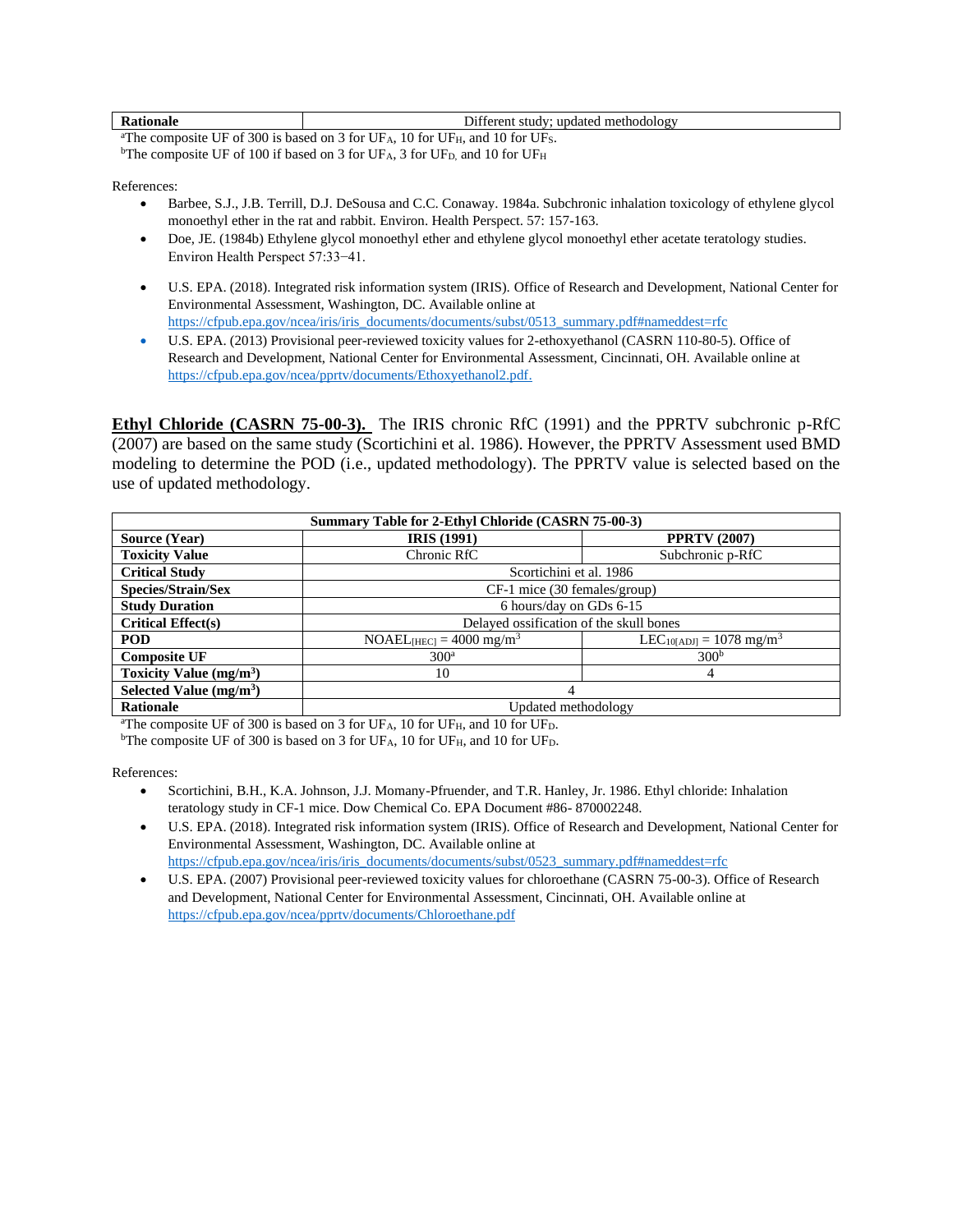**2-Methoxyethanol (CASRN 109-86-4).** The IRIS chronic RfC (1991) and the PPRTV subchronic p-RfC (2011) are based on the same study (Miller et al. 1983). However, the PPRTV Assessment used BMD modeling to determine the POD (i.e., updated methodology). The PPRTV value is selected based on the use of updated methodology.

| Summary Table for 2-Methoxyethanol (CASRN 109-86-4) |                                                                      |                  |  |
|-----------------------------------------------------|----------------------------------------------------------------------|------------------|--|
| Source (Year)                                       | <b>IRIS</b> (1991)<br><b>PPRTV (2011)</b>                            |                  |  |
| <b>Toxicity Value</b>                               | Chronic RfC                                                          | Subchronic p-RfC |  |
| <b>Critical Study</b>                               | Miller et al. 1983                                                   |                  |  |
| Species/Strain/Sex                                  | New Zealand White rabbits (5/sex/group)                              |                  |  |
| <b>Study Duration</b>                               | 6 hours/day, 5 days/week, for 13 weeks                               |                  |  |
| <b>Critical Effect(s)</b>                           | Reduction in testis size                                             |                  |  |
| <b>POD</b>                                          | $BMDL_{[10HEC]} = 0.73$ mg/m <sup>3</sup><br>$NOAEL[HEC] = 17 mg/m3$ |                  |  |
| <b>Composite UF</b>                                 | $1000^a$                                                             | 100 <sup>b</sup> |  |
| Toxicity Value $(mg/m3)$                            | 0.02                                                                 | 0.007            |  |
| Selected Value $(mg/m3)$                            | 0.007                                                                |                  |  |
| <b>Rationale</b>                                    | Updated methodology                                                  |                  |  |

<sup>a</sup>The composite UF of 1000 is based on 3 for UF<sub>A</sub>, 3 for UF<sub>D</sub>, 10 for UF<sub>H</sub>, and 10 for UF<sub>s</sub>.

<sup>b</sup>The composite UF of 300 is based on 3 for UF<sub>A</sub>, 10 for UF<sub>H</sub>, and 3 for UF<sub>D</sub>.

References:

- Miller, R.R., J.A. Ayres, J.T. Young and M.J. McKenna. 1983. Ethylene glycol monomethyl ether. I. Subchronic vapor inhalation study with rats and rabbits. Fund. Appl. Toxicol. 3(1): 49- 54.
- U.S. EPA. (2018). Integrated risk information system (IRIS). Office of Research and Development, National Center for Environmental Assessment, Washington, DC. Available online at [https://cfpub.epa.gov/ncea/iris/iris\\_documents/documents/subst/0525\\_summary.pdf#nameddest=rfc](https://cfpub.epa.gov/ncea/iris/iris_documents/documents/subst/0525_summary.pdf#nameddest=rfc)
- U.S. EPA. (2011) Provisional peer-reviewed toxicity values for 2-methoxyethanol (CASRN 109-86-4) and 2 methoxyethanol acetate (CASRN 110-49-6). Office of Research and Development, National Center for Environmental Assessment, Cincinnati, OH. Available online at

<https://cfpub.epa.gov/ncea/pprtv/documents/MethoxyethanolAcetate2.pdf>

**Vinyl Chloride (CASRN 75-01-4).** The IRIS assessment is based on a dietary study that used PBPK modeling for route-to-route (R2R) extrapolation. The ATSDR assessment is based on a study (Thornton et al., 2002) that was not available when the IRIS assessment was completed (2000). Other differences between the ATSDR intermediate-duration MRL (2006) and the IRIS chronic RFC (2000) were due to rounding. IRIS divided the POD of 2.5 mg/m<sup>3</sup> by the composite uncertainty factor (UF<sub>C</sub>) of 30 to arrive at 0.08 mg/m<sup>3</sup>, which was rounded to 0.1 mg/m<sup>3</sup>. ATSDR identified a POD of 1.25 ppm, which was rounded to 1 ppm prior to the application of uncertainty factors. The POD divided by the  $UF_C$  of 30 generated an intermediate-duration MRL of 0.03 ppm; using the conversion factor 1 ppm =  $2.56 \text{ mg/m}^3$  resulted in a toxicity value of 0.08 mg/m<sup>3</sup>. Differences in the toxicity values is an artifact of the derivation process used by each agency. The ATSDR value is selected based on new information.

| <b>Summary Table for Vinyl Chloride (CASRN 75-01-4)</b> |                                                     |                                        |  |
|---------------------------------------------------------|-----------------------------------------------------|----------------------------------------|--|
| <b>Source (Year)</b>                                    | <b>IRIS</b> (2000)                                  | <b>ATSDR (2006)</b>                    |  |
| <b>Toxicity Value</b>                                   | Chronic RfC                                         | Intermediate-duration MRL              |  |
| <b>Critical Study</b>                                   | Til et al. 1983, 1991                               | Thornton et al. 2002                   |  |
| Species/Strain/Sex                                      | Wistar rats $(50 \text{ to } 100/\text{sex/group})$ | Sprague-Dawley rats (30/sex/group)     |  |
| <b>Study Duration</b>                                   | Lifetime dietary                                    | 4 hours/day for two generations        |  |
| <b>Critical Effect(s)</b>                               | Liver cell polymorphism                             | Centrilobular hypertrophy (F1 females) |  |
| <b>POD</b>                                              | $NOAEL$ [HEC] = 2.5 mg/m <sup>3</sup>               | $LEC_{[10HEC]} = 1$ ppm                |  |
|                                                         | (based on PBPK model R2R extrapolation)             |                                        |  |
| <b>Composite UF</b>                                     | 30 <sup>a</sup>                                     | 30 <sup>b</sup>                        |  |
| <b>Toxicity Value</b>                                   | $0.1 \text{ mg/m}^3$                                | 0.03 ppm $(0.08 \text{ mg/m}^3)$       |  |
| Selected Value $(mg/m3)$                                | 0.08                                                |                                        |  |
| <b>Rationale</b>                                        | New study                                           |                                        |  |

<sup>a</sup>The composite UF of 30 is based on 3 for UFA, and 10 for UFH.

bThe composite UF of 30 is based on 3 for UFA, and 10 for UFH.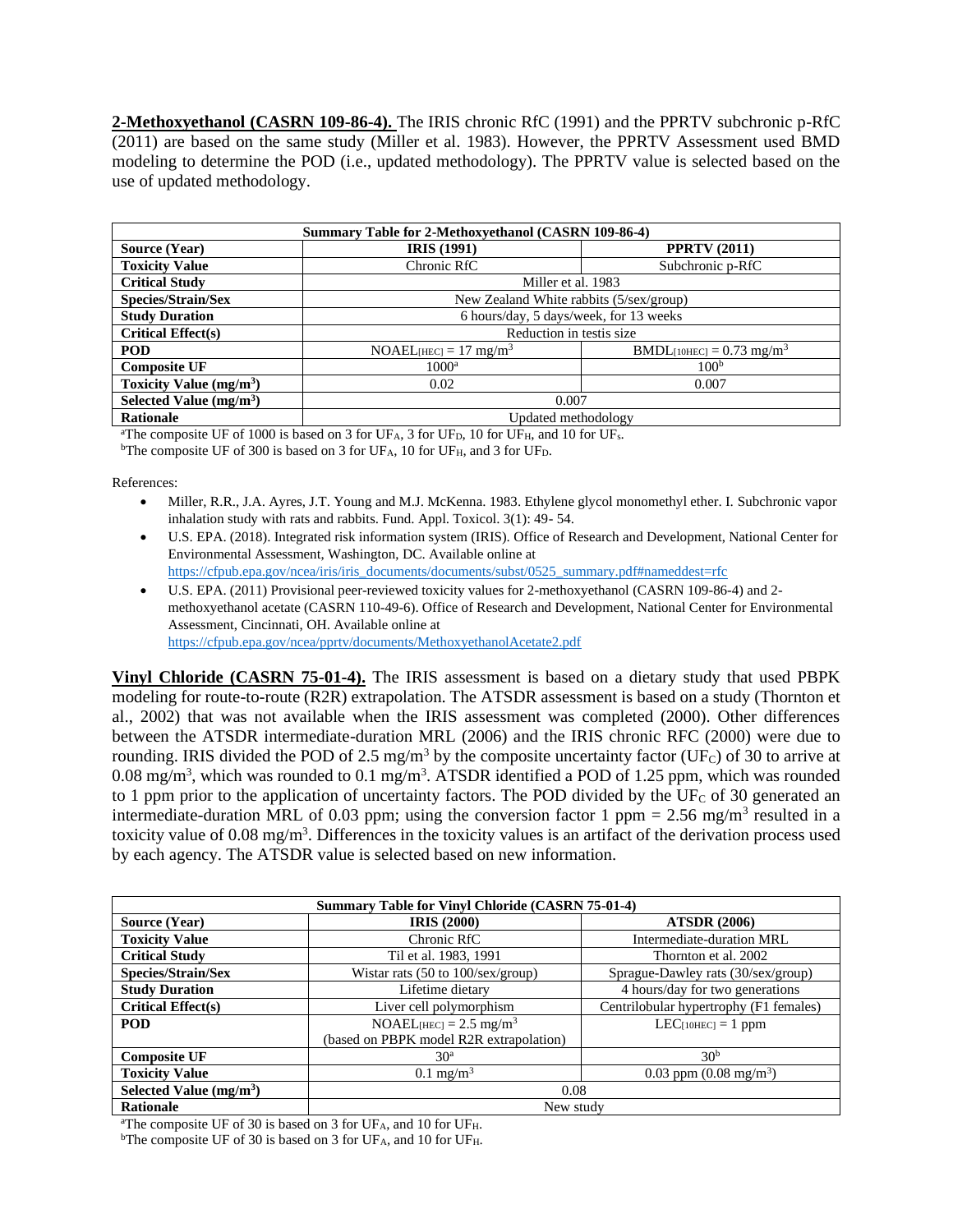- Agency for Toxic Substances and Disease Registry (ATSDR) (2006). Toxicological profile vinyl chloride. Available online a[t https://www.atsdr.cdc.gov/toxprofiles/tp20.pdf](https://www.atsdr.cdc.gov/toxprofiles/tp20.pdf)
- Thornton SR, Schroeder RE, Robison RL, et al. 2002. Embryo-fetal developmental and reproductive toxicology of vinyl chloride in rats. Toxicol Sci 68:207-219.
- Til, HP; Feron, VJ; Immel, HR. (1991) Lifetime (149-week) oral carcinogenicity study of vinyl chloride in rats. Food Chem Toxicol 29:713-718.
- Til, HP; Immel, HR; Feron, VJ. (1983) Lifespan oral carcinogenicity study of vinyl chloride in rats. Final report. Civo Institutes. TNO Report No. V 83.285/291099, TSCATS Document FYI-AX-0184-0353, Fiche No. 0353.
- U.S. EPA. (2018). Integrated risk information system (IRIS). Office of Research and Development, National Center for Environmental Assessment, Washington, DC. Available online at [https://cfpub.epa.gov/ncea/iris/iris\\_documents/documents/subst/1001\\_summary.pdf#nameddest=rfc](https://cfpub.epa.gov/ncea/iris/iris_documents/documents/subst/1001_summary.pdf#nameddest=rfc)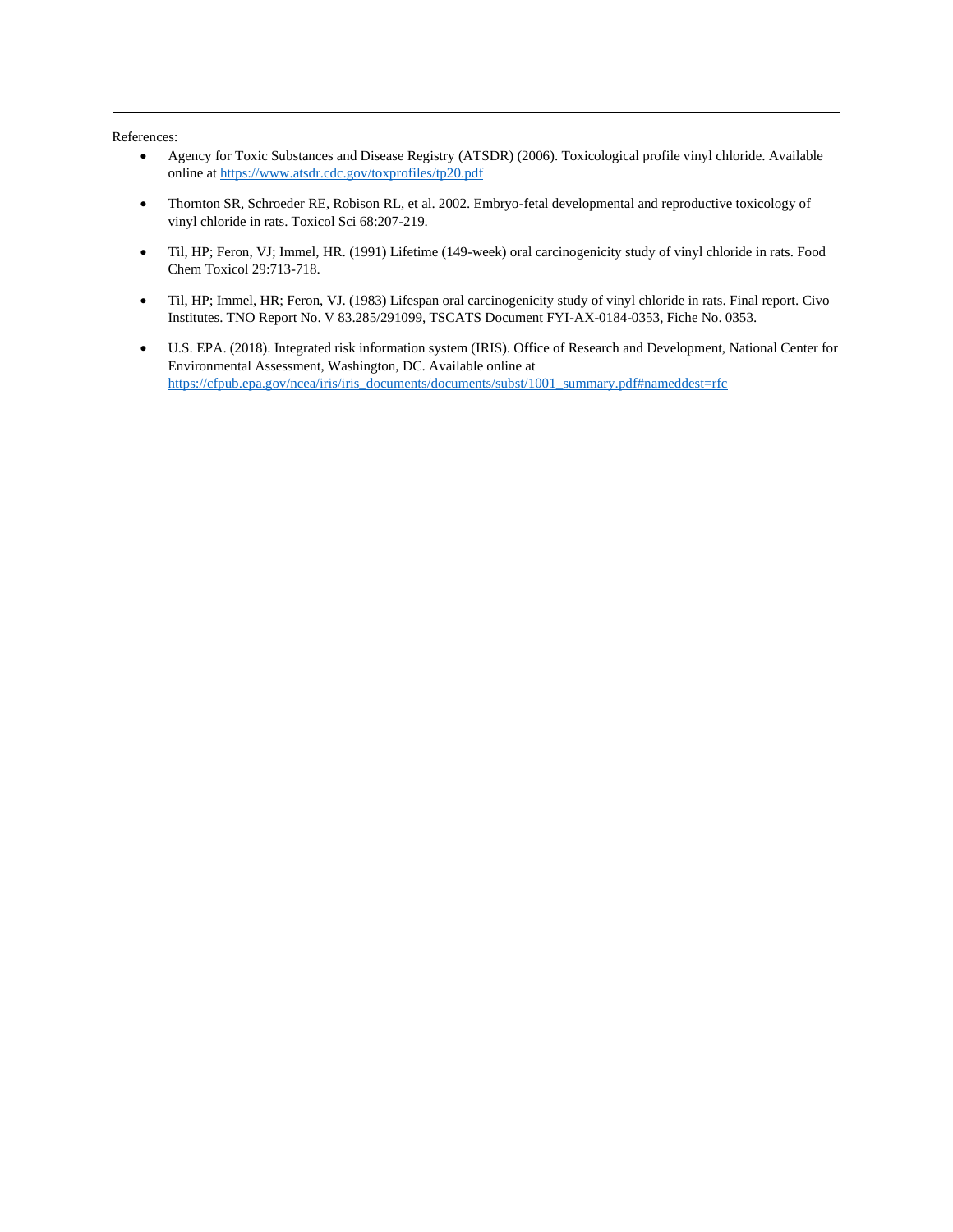## **2. Decisions that Require a Change in the RSLs (Oral).**

**Acrylonitrile (CASRN 107-13-1).** The study used to derive the intermediate-duration MRL (Tandon, 1988) identified a serious LOAEL for decreased sperm count and testicular tubule degeneration at 10 mg/kg-day and used a UF<sub>C</sub> of 1000 to derive a chronic-duration MRL of 0.01 mg/kg-day (see footnote f of Table 2-2 in the ATSDR Toxicological Profile). According to the same table, the chronic-duration MRL was derived from Biodynamics (1980) based on a NOAEL of 4.2 mg/kg-day for decreased red blood cells (footnote h). Figure 2-2 erroneously shows that the chronic-duration MRL was derived from Biodynamics (1980) using a NOAEL based on decreased red blood cells of 0.14 mg/kg-day. The intermediate-duration ATSDR value is selected because it is more protective than the chronic-duration MRL.

| <b>Summary Table for Acrylonitrile (CASRN 107-13-1)</b> |                         |                                             |  |
|---------------------------------------------------------|-------------------------|---------------------------------------------|--|
| <b>Source (Year)</b>                                    | <b>ATSDR (1990)</b>     | <b>ATSDR (1990)</b>                         |  |
| <b>Toxicity Value</b>                                   | Chronic-duration MRL    | Intermediate-duration MRL                   |  |
| <b>Critical Study</b>                                   | Biodynamics 1980        | Tandon 1988                                 |  |
| Species/Strain/Sex                                      | F344 rats               | Mice                                        |  |
| <b>Study Duration</b>                                   | 24 months               | 60 days                                     |  |
| <b>Critical Effect(s)</b>                               | Decreased red cells     | Decreased sperm count and testicular tubule |  |
|                                                         |                         | degeneration                                |  |
| <b>POD</b>                                              | $NOAEL = 4.2$ mg/kg-day | $LOAEL = 10$ mg/kg-day                      |  |
| <b>Composite UF</b>                                     | 100 <sup>a</sup>        | 1000 <sup>b</sup>                           |  |
| <b>Toxicity Value (mg/kg-day)</b>                       | 0.04                    | 0.01                                        |  |
| Selected Value (mg/kg-day)                              | 0.01                    |                                             |  |
| <b>Rationale</b>                                        | Different methodology   |                                             |  |

<sup>a</sup>The composite UF of 100 is based on 10 for UF<sub>A</sub>, and 10 for UF<sub>H</sub>.

<sup>b</sup>The composite UF of 1000 is based on 10 for UF<sub>A</sub>, 10 for UF<sub>H</sub>, and 10 for UF<sub>L</sub>.

References:

- Agency for Toxic Substances and Disease Registry (ATSDR) (1996). Toxicological profile for acrylamide. Available online a[t https://www.atsdr.cdc.gov/toxprofiles/tp125.pdf](https://www.atsdr.cdc.gov/toxprofiles/tp125.pdf)
- Bio/dynamics. 1980b. A twenty-four month oral toxicity/carcinogenicity study of acrylonitrile administered in the drinking water to Fischer 344 rats. Biodynamics, Inc., Division of Biology and Safety Evaluation, East Millstone, NJ. Project No. BDN-77-27.
- Tandon R, Saxena DK, Chandra SV, et al. 1988. Testicular effects of acrylonitrile in mice. Toxicol Lett 42:55-63.

**Allyl Alcohol (CASRN 107-18-6).** The PPRTV (2009) assessment used a new study (NTP 2006) that was not available when the IRIS assessment was completed (1987) and used the BMD modeling to determine the POD (i.e., updated methodology). The PPRTV is selected based on new information and the use of updated methodology.

| Summary Table for Allyl Alcohol (CASRN 107-18-6) |                                            |                                         |  |
|--------------------------------------------------|--------------------------------------------|-----------------------------------------|--|
| <b>Source (Year)</b>                             | <b>IRIS</b> (1987)                         | <b>PPRTV (2009)</b>                     |  |
| <b>Toxicity Value</b>                            | Chronic RfD                                | Subchronic p-RfD                        |  |
| <b>Critical Study</b>                            | Carpanini et al. 1978                      | <b>NTP 2006</b>                         |  |
| Species/Strain/Sex                               | Wistar rats $(15/\text{sex/group})$        | $F344/N$ rats (10/sex/group)            |  |
| <b>Study Duration</b>                            | 15 weeks                                   | 5 days/week for 14 weeks                |  |
| <b>Critical Effect(s)</b>                        | Impaired renal function and kidney weights | Squamous hyperplasia of the forestomach |  |
|                                                  |                                            | epithelium (females)                    |  |
| <b>POD</b>                                       | $NOEL = 4.8$ mg/kg-day                     | $BMDL = 1.3$ mg/kg-day                  |  |
| <b>Composite UF</b>                              | $1000^{\rm a}$                             | 300 <sup>b</sup>                        |  |
| <b>Toxicity Value (mg/kg-day)</b>                | 0.005                                      | 0.004                                   |  |
| Selected Value (mg/kg-day)                       | 0.004                                      |                                         |  |
| <b>Rationale</b>                                 | New study; updated methodology             |                                         |  |

<sup>a</sup>The composite UF of 1000 is based on 10 for UF<sub>A</sub>, 10 for UF<sub>H</sub>, and 10 for UF<sub>S</sub>.

bThe composite UF of 300 is based on 10 for UFA, 10 for UFH, and 3 for UFD.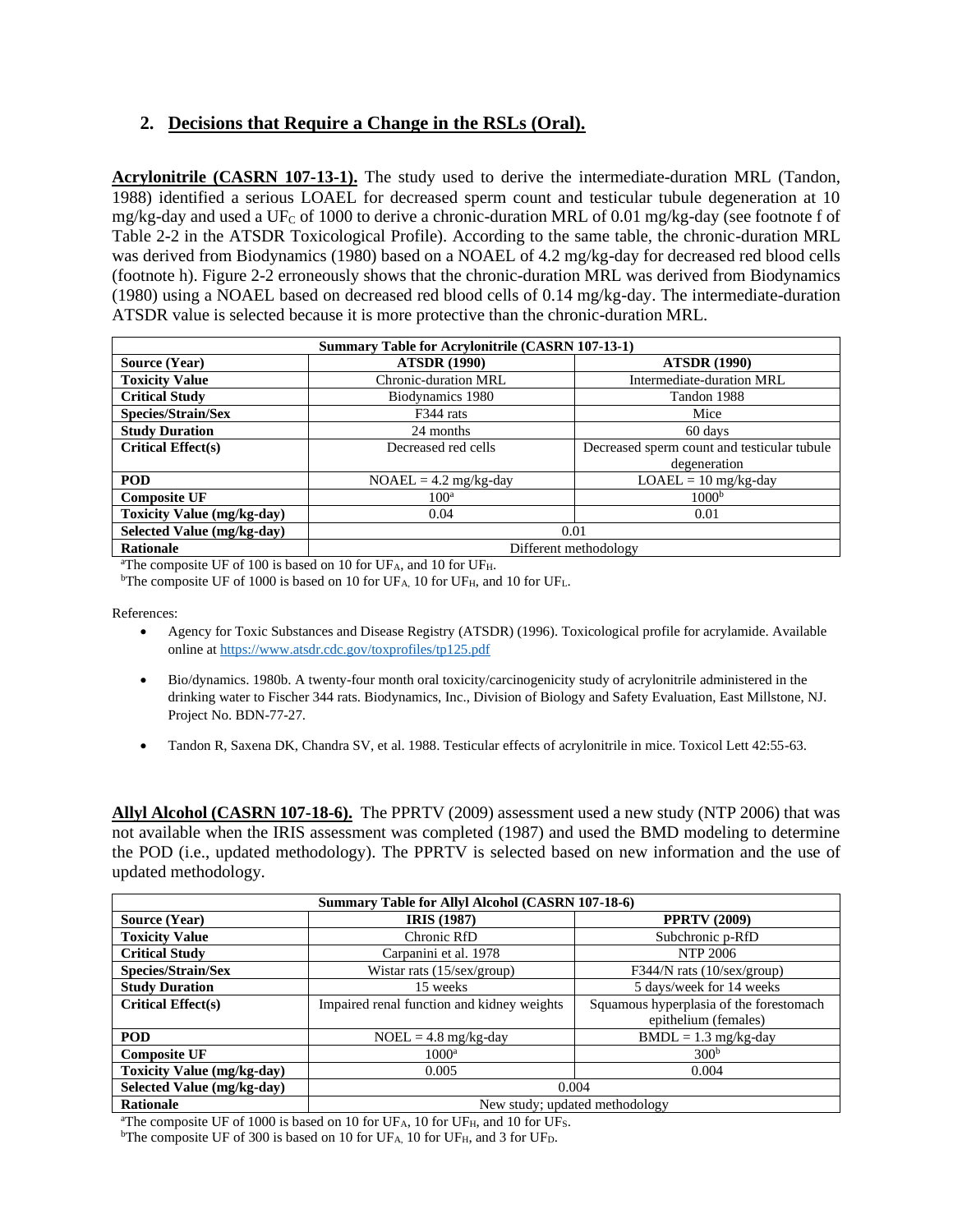References:

- Carpanini, F.M.B., I.F. Gaunt, J. Hardy, S.D. Gangalli, K.R. Butterworth and H.G. Lloyd. 1978. Short-term toxicity of allyl alcohol in rats. Toxicology. 9: 29-45.
- NTP (National Toxicology Program). 2006. NTP technical report on the comparative toxicity studies of allyl acetate, allyl alcohol and acrolein administered by gavage to F344/N rats and B6C3F1 mice. National Toxicology Program Toxicity Report Series Number 48. July 2006. Online. [http://ntp.niehs.nih.gov/files/TS48\\_Web.pdf.](http://ntp.niehs.nih.gov/files/TS48_Web.pdf)
- U.S. EPA. (2018). Integrated risk information system (IRIS). Office of Research and Development, National Center for Environmental Assessment, Washington, DC. Available online at [https://cfpub.epa.gov/ncea/iris/iris\\_documents/documents/subst/0004\\_summary.pdf#nameddest=rfd.U](https://cfpub.epa.gov/ncea/iris/iris_documents/documents/subst/0004_summary.pdf#nameddest=rfd).S. EPA. (2009) Provisional peer-reviewed toxicity values for allyl alcohol (CASRN107-18-6). Office of Research and Development, National Center for Environmental Assessment, Cincinnati, OH. Available online at <https://cfpub.epa.gov/ncea/pprtv/documents/AllylAlcohol.pdf>

**Atrazine (CASRN 1912-24-9).** The intermediate-duration MRL from ATSDR (2003) is based on a study (Gojmerac et al. 1999) that was not available at the time of the IRIS assessment (1993). The critical effect identified by ATSDR is indicative of the potential for endocrine disruption, and results in a lower toxicity value than the chronic RfD. The ATSDR value is selected based on new information.

| <b>Summary Table for Atrazine (CASRN 1912-24-9)</b> |                                          |                                           |  |
|-----------------------------------------------------|------------------------------------------|-------------------------------------------|--|
| Source (Year)                                       | <b>IRIS</b> (1993)                       | <b>ATSDR (2003)</b>                       |  |
| <b>Toxicity Value</b>                               | Intermediate-duration MRL<br>Chronic RfD |                                           |  |
| <b>Critical Study</b>                               | Ciba-Geigy Corp. 1986                    | Gojmerac et al. 1999                      |  |
| Species/Strain/Sex                                  | Sprague-Dawley rats (20/sex/group)       | Swedish Landance/Large Yorkshire pigs (9) |  |
|                                                     |                                          | young females/group)                      |  |
| <b>Study Duration</b>                               | 2 years                                  | 19 days                                   |  |
| <b>Critical Effect(s)</b>                           | Decreased body weight gain               | Delayed estrus                            |  |
| <b>POD</b>                                          | $NOAEL = 3.5$ mg/kg-day                  | $LOAEL = 1$ mg/kg-day                     |  |
| <b>Composite UF</b>                                 | 100 <sup>a</sup>                         | 300 <sup>b</sup>                          |  |
| <b>Toxicity Value (mg/kg-day)</b>                   | 0.035                                    | 0.003                                     |  |
| Selected Value (mg/kg-day)                          | 0.003                                    |                                           |  |
| <b>Rationale</b>                                    | New study                                |                                           |  |

<sup>a</sup>The composite UF of 100 is based on 10 for UF<sub>A</sub>, and 10 for UF<sub>H</sub>.

<sup>b</sup>The composite UF of 300 is based on 10 for UF<sub>A</sub>, 3 for UF<sub>H</sub>, and 10 for UF<sub>L</sub>.

References:

- Agency for Toxic Substances and Disease Registry (ATSDR) (2003). Toxicological profile for atrazine. Available online a[t https://www.atsdr.cdc.gov/toxprofiles/tp153.pdf](https://www.atsdr.cdc.gov/toxprofiles/tp153.pdf)
- Ciba-Geigy Corporation. 1986. MRID No. 00141874, 00157875, 00158930, 40629302. HED Doc. No. 005940, 006937. Available from EPA. Write to FOI, EPA, Washington, DC 20460.
- Gojmerac T, Uremovic M, Uremovic Z, et al. 1999. Reproductive disturbance caused by an s-triazine herbicide in pigs. Acta Vet Hung 47(1):129-135.
- U.S. EPA. (1993). Integrated risk information system (IRIS). Office of Research and Development, National Center for Environmental Assessment, Washington, DC. Available online at [https://cfpub.epa.gov/ncea/iris/iris\\_documents/documents/subst/0209\\_summary.pdf](https://cfpub.epa.gov/ncea/iris/iris_documents/documents/subst/0209_summary.pdf)

**Bromodichloromethane (CASRN 75-27-4).** The subchronic p-RfD (PPRTV 2009) is based on a study (Bielmeier et al. 2001) that was not available at the time of the IRIS assessment (1987). The PPRTV value is selected based on new information.

| <b>Summary Table for Bromodichhloromethane (CASRN 75-27-4)</b>    |                                       |                                  |  |
|-------------------------------------------------------------------|---------------------------------------|----------------------------------|--|
| <b>PPRTV (2009)</b><br><b>IRIS (1987)</b><br><b>Source (Year)</b> |                                       |                                  |  |
| <b>Toxicity Value</b>                                             | Chronic RfD                           | Subchronic p-RfD                 |  |
| <b>Critical Study</b>                                             | NTP 1986                              | Bielmeier et al. 2001            |  |
| Species/Strain/Sex                                                | $B6C3F1$ mice $(50/\text{sex/group})$ | $F344$ rats (8-11 females/group) |  |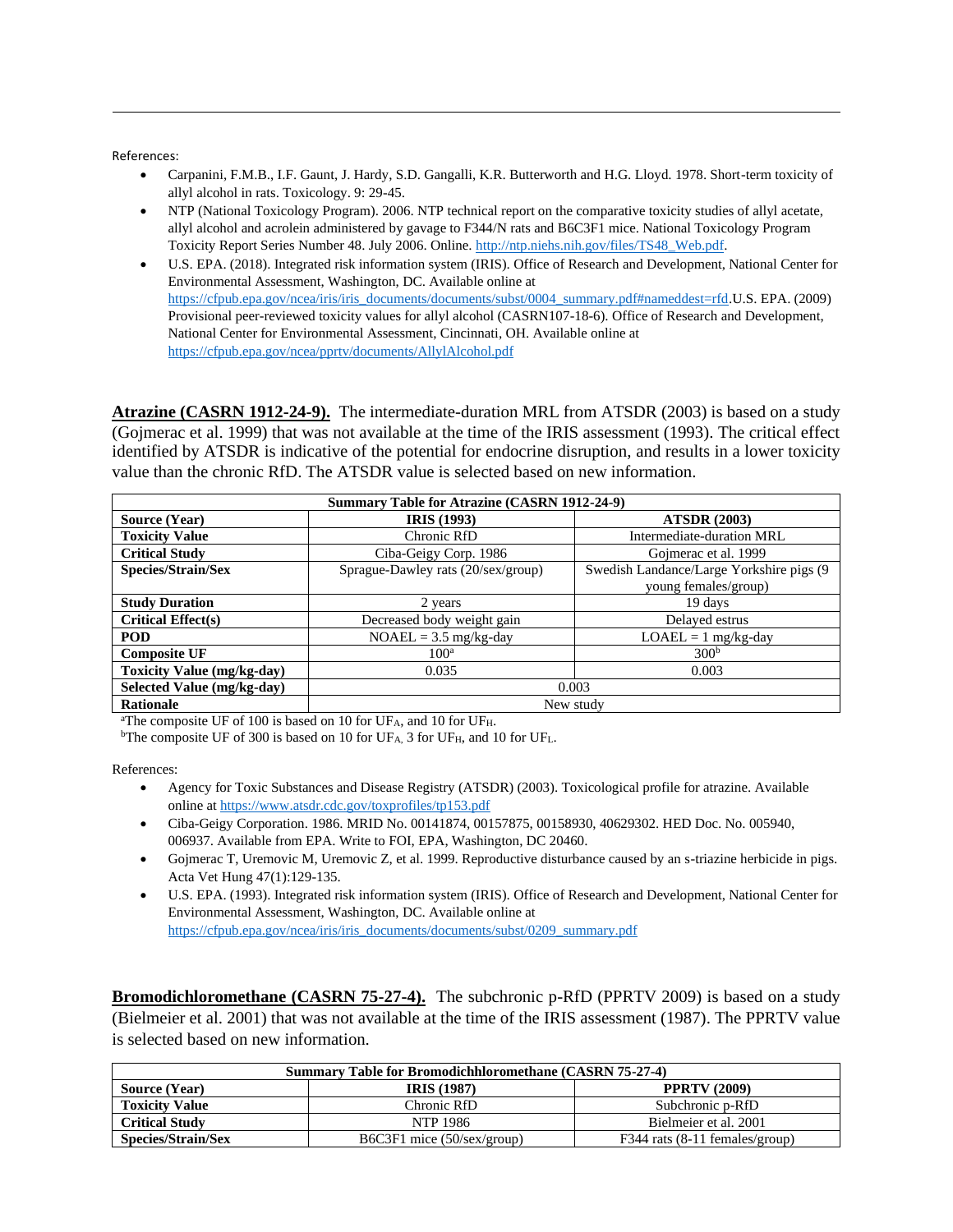| <b>Study Duration</b>             | 102 weeks                | GD9                          |  |
|-----------------------------------|--------------------------|------------------------------|--|
| <b>Critical Effect(s)</b>         | Renal cytomegaly         | Full litter resorption       |  |
| <b>POD</b>                        | $LOAEL = 17.9$ mg/kg-day | $BMDL_{05} = 0.76$ mg/kg-day |  |
| <b>Composite UF</b>               | 1000 <sup>a</sup>        | 100 <sup>b</sup>             |  |
| <b>Toxicity Value (mg/kg-day)</b> | 0.02                     | 0.008                        |  |
| Selected Value (mg/kg-day)        | 0.008                    |                              |  |
| Rationale                         | New study                |                              |  |

<sup>a</sup>The composite UF of 1000 is based on 10 for UF<sub>A</sub>, 10 for UF<sub>H</sub>, 3 for UF<sub>L</sub>, and 3 for UF<sub>D</sub>.

<sup>b</sup>The composite UF of 100 is based on 10 for UF<sub>A</sub>, and 10 for UF<sub>H</sub>.

References:

- Bielmeier, S.R., D.S. Best, D.L. Guidici et al. 2001. Pregnancy loss in the rat caused by bromodichloromethane. Toxicol. Sci. 59:309−315.
- NTP (National Toxicology Program). 1986. Toxicology and Carcinogenesis Studies of Bromodichloromethane in F344/N Rats and B6C3F1 Mice (gavage studies). NTP Technical Report, Ser. No. 321, NIH Publ. No. 87-2537.
- U.S. EPA. (2018). Integrated risk information system (IRIS). Office of Research and Development, National Center for Environmental Assessment, Washington, DC. Available online at [https://cfpub.epa.gov/ncea/iris/iris\\_documents/documents/subst/0213\\_summary.pdf](https://cfpub.epa.gov/ncea/iris/iris_documents/documents/subst/0213_summary.pdf)
- U.S. EPA. (2009) Provisional peer-reviewed toxicity values for bromodichloromethane (CASRN 75-27-4). Office of Research and Development, National Center for Environmental Assessment, Cincinnati, OH. Available online at <https://cfpub.epa.gov/ncea/pprtv/documents/Bromodichloromethane.pdf>

**Cadmium (CASRN 7440-43-9).** The chronic-duration MRL was derived from a meta-analysis of several studies assessing the effect of dietary cadmium on renal function in humans. The chronic-duration ATSDR value is selected based on new information (i.e., meta-analysis data).

| <b>Summary Table for Cadmium (CASRN 7440-43-9)</b> |                                |                                  |                                |  |
|----------------------------------------------------|--------------------------------|----------------------------------|--------------------------------|--|
| Source (Year)                                      | <b>IRIS</b> (1989)             | <b>ATSDR (2012)</b>              | <b>ATSDR (2012)</b>            |  |
| <b>Toxicity Value</b>                              | Chronic RfD                    | Chronic-duration MRL             | Intermediate-duration MRL      |  |
| <b>Critical Study</b>                              | <b>U.S. EPA 1985</b>           | Buchet et al. 1990; Järup et al. | Brzóska et al. 2005a, 2005b;   |  |
|                                                    |                                | 2000; Suwazono et al. 2006       | Brzóska and Moniuszko-         |  |
|                                                    |                                |                                  | Jakoniuk 2005                  |  |
| Species/Strain/Sex                                 | Human studies involving        | General population and           | Wistar rats (40 females/group) |  |
|                                                    | chronic exposures              | residents of cadmium-polluted    |                                |  |
|                                                    |                                | and non-polluted areas           |                                |  |
| <b>Study Duration</b>                              | Various                        | Various                          | 12 months                      |  |
| <b>Critical Effect(s)</b>                          | Significant proteinuria        | Renal dysfunction (proteinuria)  | Decreased bone mineral density |  |
| POD                                                | NOAEL (water) = $0.005$ mg/kg- | $UCDL_{10} = 0.00033$ mg/kg-day  | $BMDL_{1SD} = 0.05$ mg/kg-day  |  |
|                                                    | day                            | (females)                        |                                |  |
|                                                    | NOAEL (food $= 0.01$ mg/kg-    |                                  |                                |  |
|                                                    | day                            |                                  |                                |  |
| <b>Composite UF</b>                                | 10 <sup>a</sup>                | 3 <sup>b</sup>                   | 100 <sup>c</sup>               |  |
| <b>Toxicity Value</b>                              | $0.0005$ (water)               | 0.0001                           | 0.0005                         |  |
| $(mg/kg-day)$                                      | $0.001$ (food)                 |                                  |                                |  |
| <b>Selected Value</b>                              | 0.0001                         |                                  |                                |  |
| $(mg/kg-day)$                                      |                                |                                  |                                |  |
| <b>Rationale</b>                                   | New study                      |                                  |                                |  |

<sup>a</sup>The composite UF of 10 is on 10 for UFH.

<sup>b</sup>The composite UF of 3 is based on 3 for UF $_{\text{H}}$ .

<sup>c</sup>The composite UF of 100 is based on 10 for UF<sup>A</sup> and 10 for UFH.

UCDL = lower limit on urinary cadmium dose

- Agency for Toxic Substances and Disease Registry (ATSDR) (2003). Toxicological profile for cadmium. Available online a[t https://www.atsdr.cdc.gov/toxprofiles/tp5.pdf](https://www.atsdr.cdc.gov/toxprofiles/tp5.pdf)
- Brzóska MM, Majewska K, Moniuszko-Jakoniuk J. 2005a. Bone mineral density, chemical composition and biomechanical properties of the tibia of female rats exposed to cadmium since weaning up to skeletal maturity. Food Chem Toxicol 43(10):1507-1519.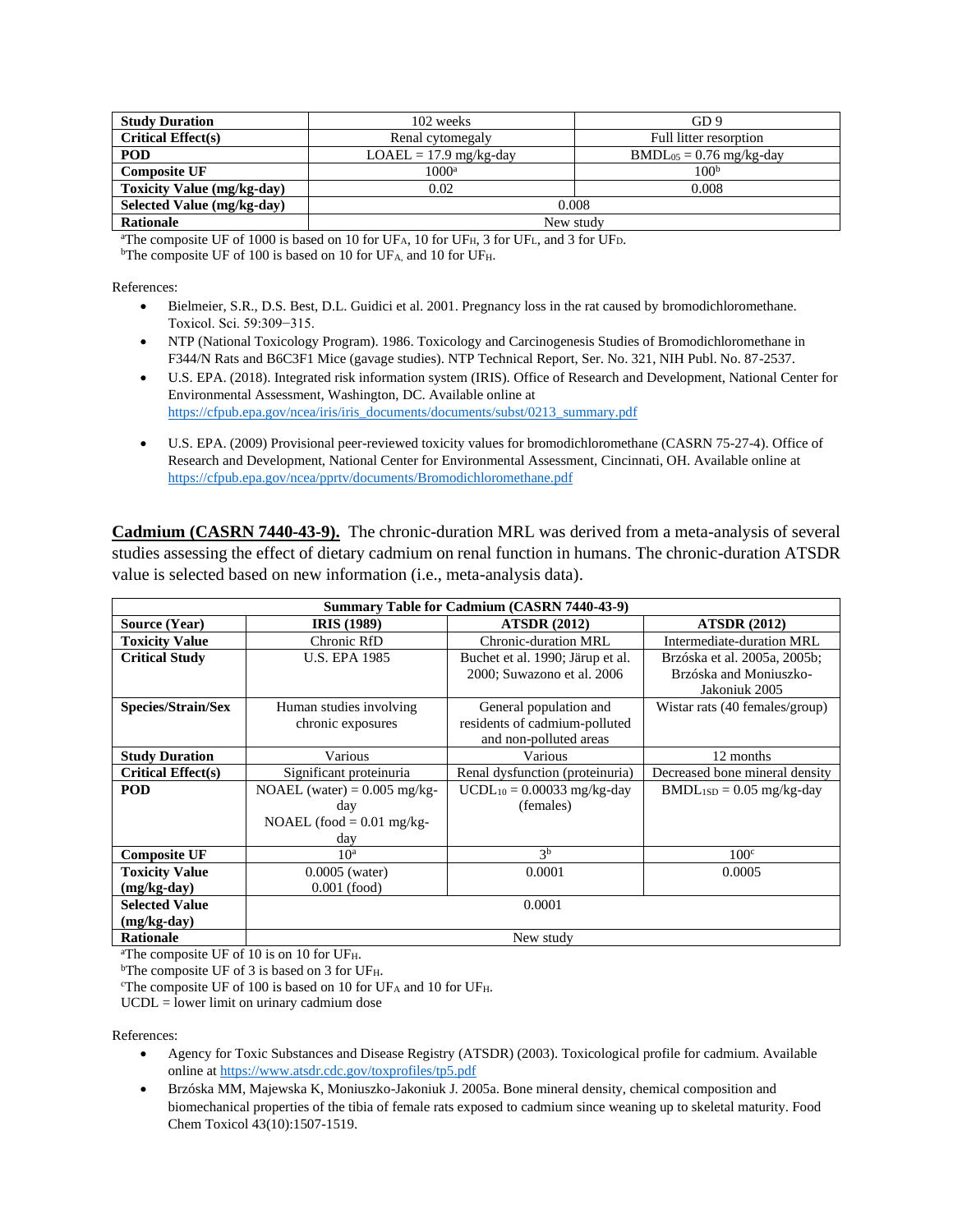- Brzóska MM, Majewska K, Moniuszko-Jakoniuk J. 2005b. Weakness in the mechanical properties of the femur of growing female rats exposed to cadmium. Arch Toxicol 79(5):277-288.
- Brzóska MM, Moniuszko-Jakoniuk J. 2005. Disorders in bone metabolism of female rats chronically exposed to cadmium. Toxicol Appl Pharmacol 202(1):68-83.
- Buchet JP, Lauwerys R, Roels H, et al. 1990. Renal effects of cadmium body burden of the general population. Lancet 336:699-702.
- Järup L, Hellstrom L, Alfven T, et al. 2000. Low level exposure to cadmium and early kidney damage: The OSCAR study. Occup Environ Med 57(10):668-672.

**p-Chloroaniline (CASRN 106-47-8).** The subchronic p-RfD (PPRTV 2008) is based on a study (NTP 1989) that was not available when the IRIS assessment was completed (1988). The PPRTV value is selected based on new information.

| Summary Table for p-Chloroaniline (CASRN 106-47-8) |                                           |                              |  |
|----------------------------------------------------|-------------------------------------------|------------------------------|--|
| Source (Year)                                      | <b>IRIS (1988)</b>                        | <b>PPRTV (2008)</b>          |  |
| <b>Toxicity Value</b>                              | Chronic RfD                               | Subchronic p-RfD             |  |
| <b>Critical Study</b>                              | <b>NCI 1979</b>                           | <b>NTP 1989</b>              |  |
| Species/Strain/Sex                                 | F344 rats (20 to $50$ /sex/group)         | F344 rats (15/sex/group)     |  |
| <b>Study Duration</b>                              | 78 weeks (24 weeks observation)           | 6 months (interim)           |  |
| <b>Critical Effect(s)</b>                          | Non-neoplastic lesions of splenic capsule | Methemoglobin formation      |  |
| <b>POD</b>                                         | $LOAEL = 12.5$ mg/kg-day                  | $LOAEL[ADJ] = 1.4 mg/kg-day$ |  |
| <b>Composite UF</b>                                | $3000^a$                                  | 3000 <sup>b</sup>            |  |
| <b>Toxicity Value (mg/kg-day)</b>                  | 0.004<br>0.0005                           |                              |  |
| Selected Value (mg/kg-day)                         | 0.0005                                    |                              |  |
| <b>Rationale</b>                                   | New study                                 |                              |  |

<sup>a</sup>The composite UF of 3000 is based on 10 for UF<sub>A</sub>, 10 for UF<sub>H</sub>, 10 for UF<sub>L</sub>, and 3 for UF<sub>D</sub>.

bThe composite UF of 3000 is based on 10 for UFA, 10 for UF<sub>H</sub>, 3 for UF<sub>L</sub>, and 10 for UF<sub>D</sub>.

References:

- NCI (National Cancer Institute). 1979. Bioassay of p-chloroaniline for possible carcinogenicity. NCI Carcinogenesis Tech. Rep. Ser. No. 189. NTIS PB 295896.
- NTP (National Toxicology Program). 1989. Toxicology and carcinogenesis studies of parachloroaniline hydrochloride (CAS No. 20265-96-7) in F344/N rats and B6C3F1 mice (gavage studies). NTP-TR-351. NIH Pub. No. 89-2806.
- U.S. EPA. (2018). Integrated risk information system (IRIS). Office of Research and Development, National Center for Environmental Assessment, Washington, DC. Available online at [https://cfpub.epa.gov/ncea/iris/iris\\_documents/documents/subst/0320\\_summary.pdf#nameddest=rfd](https://cfpub.epa.gov/ncea/iris/iris_documents/documents/subst/0320_summary.pdf#nameddest=rfd)
- U.S. EPA. (2008) Provisional peer-reviewed toxicity values for p-chloroaniline (CASRN 106-47-8). Office of Research and Development, National Center for Environmental Assessment, Cincinnati, OH. Available online at <https://cfpub.epa.gov/ncea/pprtv/documents/Chloroanilinep.pdf>

**p-Cresol (CASRN 106-44-5).** The chronic-duration MRL (ATSDR 2008) was based on a 2-year study that used a mixture of p- and m-cresols (CASRNs 95-48-7, 108-39-4, 1319-77-3, and 106-44-5); ATSDR considers the BRRC (1998) study, used in the PPRTV assessment to derive a subchronic p-RfD, an acute toxicity study (as per ATSDR policy). The PPRTV value is selected based on new information (i.e., data from a study not considered relevant to the ATSDR chronic-duration MRL).

| Summary Table for p-Cresol (CASRN 106-44-5) |                                         |                               |  |
|---------------------------------------------|-----------------------------------------|-------------------------------|--|
| <b>Source (Year)</b>                        | <b>ATSDR (2008)</b>                     | <b>PPRTV (2010)</b>           |  |
| <b>Toxicity Value</b>                       | Chronic-duration MRL                    | Subchronic p-RfD              |  |
| <b>Critical Study</b>                       | <b>NTP 2008</b>                         | <b>BRRC 1988</b>              |  |
| <b>Species/Strain/Sex</b>                   | $B6C3F1$ mice $(50/\text{sex/group})$   | New Zealand White rabbits (14 |  |
|                                             |                                         | females/group)                |  |
| <b>Study Duration</b>                       | 2 years                                 | GDs $6-18$                    |  |
| <b>Critical Effect(s)</b>                   | Bronchiolar hyperplasia of the lung and | Mortality and clinical signs  |  |
|                                             | thyroid follicular degeneration         |                               |  |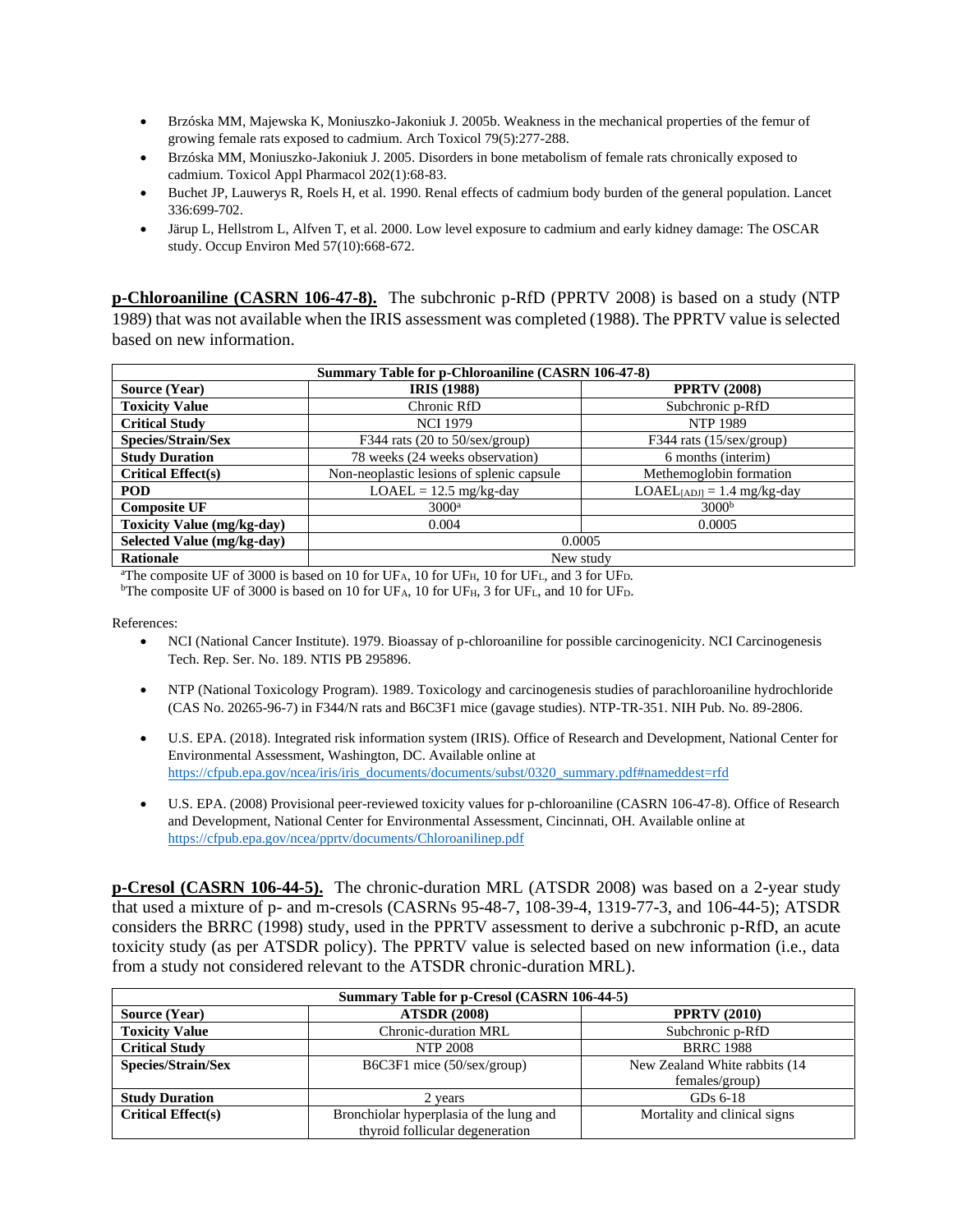| POD                        | $LOAEL = 100$ mg/kg-day | $NOAEL = 5$ mg/kg-day |
|----------------------------|-------------------------|-----------------------|
| <b>Composite UF</b>        | 1000 <sup>a</sup>       | 300 <sup>b</sup>      |
| Toxicity Value (mg/kg-day) |                         | 0.02                  |
| Selected Value (mg/kg-day) | 0.02                    |                       |
| Rationale                  | Different study         |                       |

<sup>a</sup>The composite UF of 1000 is based on 10 for UF<sub>A</sub>, 10 for UF<sub>H</sub>, and 10 for UF<sub>L</sub>

<sup>b</sup>The composite UF of 300 is based on 10 for UF<sub>A</sub>, 10 for UF<sub>H</sub>, and 3 for UF<sub>D</sub>.

References:

- Agency for Toxic Substances and Disease Registry (ATSDR) (2003). Toxicological profile for cresols. Available online a[t https://www.atsdr.cdc.gov/toxprofiles/tp34.pdf](https://www.atsdr.cdc.gov/toxprofiles/tp34.pdf)
- BRRC (Bushy Run Research Center). (1988) Developmental toxicity evaluation of o-, m- or p-cresol administered by gavage to rabbits and rats with cover letter dated 07/06/88. Final Project Report 51-508. TSCA Section 4 Submission. U.S. EPA Doc. No. 40-8860253. Fiche No. OTS0517695.
- NTP. 2008. Toxicology and carcinogenesis studies of cresols (CAS No. 1319-77-3) in male F344/N rats and female B6C3F1 mice (feed studies). Research Triangle Park, NC: National Toxicology Program. TR-550. Draft technical report.
- U.S. EPA. (2010) Provisional peer-reviewed toxicity values for 4-methylphenol (p-cresol) (CASRN 106-44-5). Office of Research and Development, National Center for Environmental Assessment, Cincinnati, OH. Available online at <https://cfpub.epa.gov/ncea/pprtv/documents/Methylphenol4.pdf>

**Ethyl Acetate (CASRN 141-78-6).** The IRIS assessment and the PPRTV are based on the same study (American Biogenics 1986), but the PPRTV assessment (2013) used body weight $3/4$  to calculate a human equivalent dose and reduced the interspecies UF to 3. The PPRTV value is selected based on updated methodology.

| Summary Table for Ethyl Acetate (CASRN 141-78-6) |                                    |                               |  |  |
|--------------------------------------------------|------------------------------------|-------------------------------|--|--|
| <b>Source (Year)</b>                             | <b>IRIS (1987)</b>                 | <b>PPRTV (2013)</b>           |  |  |
| <b>Toxicity Value</b>                            | Chronic RfC                        | Subchronic p-RfC              |  |  |
| <b>Critical Study</b>                            |                                    | American Biogenics 1986       |  |  |
| Species/Strain/Sex                               | Sprague-Dawley rats (30/sex/group) |                               |  |  |
| <b>Study Duration</b>                            | 90 days                            |                               |  |  |
| <b>Critical Effect(s)</b>                        | Mortality and body weight loss     | Clinical signs                |  |  |
| <b>POD</b>                                       | $NOAEL = 900$ mg/kg-day            | $NOAEL$ [HED] = 216 mg/kg-day |  |  |
| <b>Composite UF</b>                              | $1000^a$                           | 300 <sup>b</sup>              |  |  |
| Toxicity Value $(mg/m3)$                         | 0.9                                | 0.7                           |  |  |
| Selected Value $(mg/m3)$                         | 0.7                                |                               |  |  |
| <b>Rationale</b>                                 | Updated methodology                |                               |  |  |

<sup>a</sup>The composite UF of 1000 is based on 10 for UF<sub>A</sub>, 10 for UF<sub>H</sub>, and 10 for UF<sub>s</sub>.

<sup>b</sup>The composite UF of 300 is based on 3 for UF<sub>A</sub>, 10 for UF<sub>H</sub>, and 10 for UF<sub>D</sub>.

References:

- American Biogenics Corporation. (1986) Rat oral subchronic study with ethyl acetate. Office of Solid Waste, U.S. Environmental Protection Agency, Washington, DC. 699273 (Cited in IRIS as: U.S. EPA. 1986. Rat oral subchronic study with ethyl acetate. Office of Solid Waste, Washington, DC.)
- U.S. EPA. (2018). Integrated risk information system (IRIS). Office of Research and Development, National Center for Environmental Assessment, Washington, DC. Available online at [https://cfpub.epa.gov/ncea/iris/iris\\_documents/documents/subst/0157\\_summary.pdf](https://cfpub.epa.gov/ncea/iris/iris_documents/documents/subst/0157_summary.pdf)
- U.S. EPA. (2013) Provisional peer-reviewed toxicity values for ethyl acetate (CASRN 141-78-6) a. Office of Research and Development, National Center for Environmental Assessment, Cincinnati, OH. Available online at <https://cfpub.epa.gov/ncea/pprtv/documents/EthylAcetate.pdf>

**Ethylbenzene (CASRN 100-41-4).** The PPRTV assessment (2009) used BMD methodology and a toxicity study that was not available at the time of the IRIS assessment (1987). The PPRTV value is selected based on new information and the use of updated methodology. \*Note: The IRIS program is updating this assessment.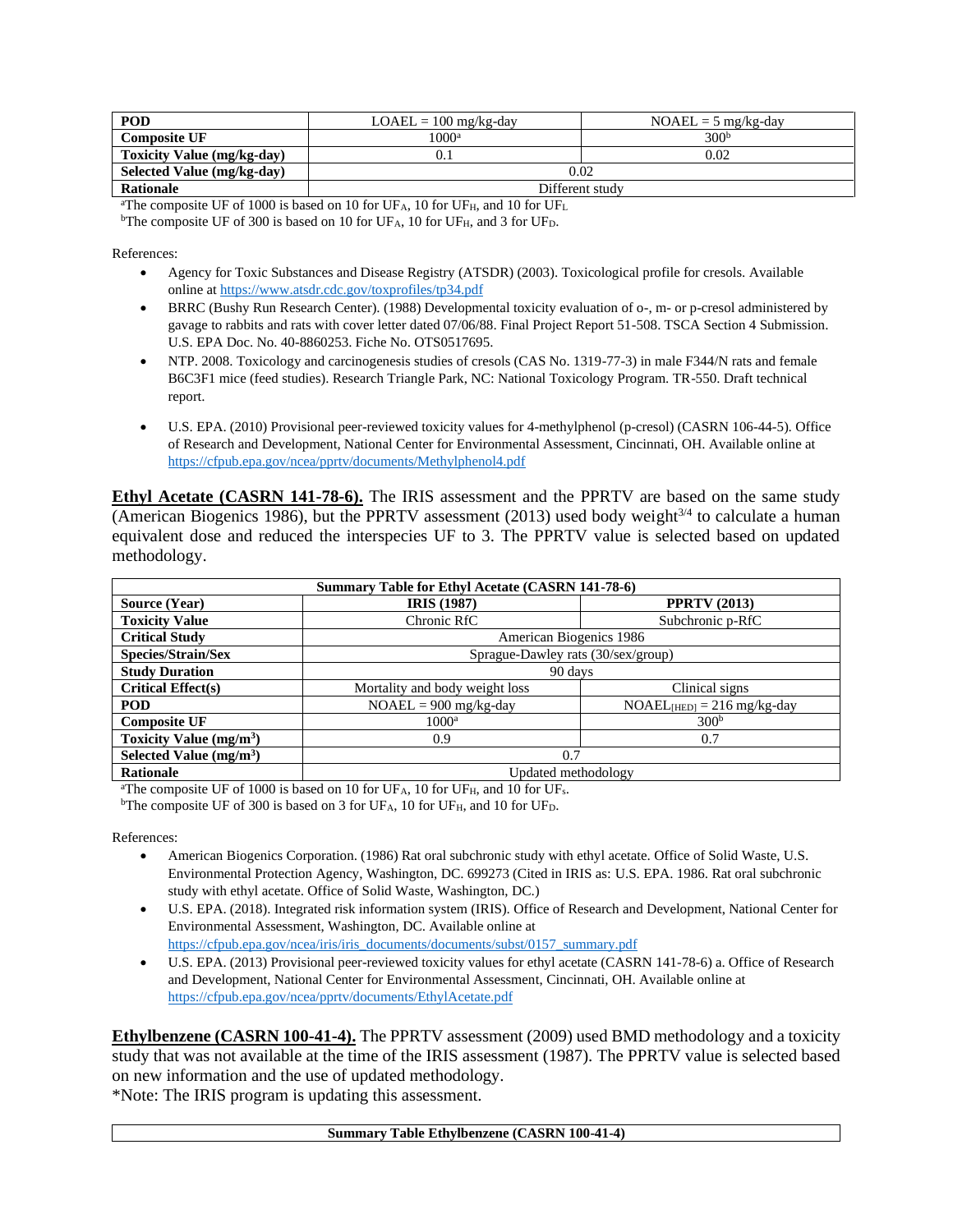| Source (Year)                     | <b>IRIS</b> (1987)                          | <b>PPRTV (2009)</b>                  |
|-----------------------------------|---------------------------------------------|--------------------------------------|
| <b>Toxicity Value</b>             | Chronic RfD                                 | Subchronic p-RfD                     |
| <b>Critical Study</b>             | Wolf et al. 1956                            | Mellert et al. 2007                  |
| Species/Strain/Sex                | Albino rats (10 females/group and 20 female | Wistar rats $(10/\text{sex/group})$  |
|                                   | controls)                                   |                                      |
| <b>Study Duration</b>             | 5 days/week for 182 days                    | 7 days/week for 13 weeks             |
| <b>Critical Effect(s)</b>         | Liver and kidney toxicity                   | Centrilobular hepatocyte hypertrophy |
|                                   |                                             | (males)                              |
| <b>POD</b>                        | $NOAEL = 97.1$ mg/kg-day                    | $BMDL_{10} = 48$ mg/kg-day           |
| <b>Composite UF</b>               | $1000^a$                                    | 1000 <sup>b</sup>                    |
| <b>Toxicity Value (mg/kg-day)</b> | 0.1                                         | 0.05                                 |
| Selected Value (mg/kg-day)        | 0.05                                        |                                      |
| Rationale                         | New study; updated methodology              |                                      |

<sup>a</sup>The composite UF of 1000 is based on 10 for UF<sub>A</sub>, 10 for UF<sub>H</sub>, and 10 for UF<sub>S</sub>.

bThe composite UF of 1000 is based on 10 for UF<sub>A</sub>, 10 for UF<sub>H</sub>, and 10 for UF<sub>D</sub>.

References:

- Mellert, W., K. Deckardt, W. Kaufmann et al. 2007. Ethylbenzene: 4- and 13-week rat oral toxicity. Arch. Toxicol. 81:361–370.
- U.S. EPA. (2018). Integrated risk information system (IRIS). Office of Research and Development, National Center for Environmental Assessment, Washington, DC. Available online at [https://cfpub.epa.gov/ncea/iris/iris\\_documents/documents/subst/0051\\_summary.pdf](https://cfpub.epa.gov/ncea/iris/iris_documents/documents/subst/0051_summary.pdf)
- U.S. EPA. (2009) Provisional peer-reviewed toxicity values for ethylbenzene (CASRN 100-41-4). Office of Research and Development, National Center for Environmental Assessment, Cincinnati, OH. Available online at <https://cfpub.epa.gov/ncea/pprtv/documents/Ethylbenzene.pdf>
- Wolf, M.A., V.K. Rowe, D.D. McCollister, R.L. Hollingsworth and F. Oyen. 1956. Toxicological studies of certain alkylated benzenes and benzene. Arch. Ind. Health. 14: 387-398.

**Ethylene Glycol (CASRN 107-21-1).** ATSDR (2010) used a new study (Neeper-Bradley et al. 1995) that was not available when the IRIS assessment was completed (1987). In addition, the ATSDR assessment used BMD modeling to determine the POD (i.e., updated methodology). The ATSDR value is selected based on new information and the use of updated methodology.

| <b>Summary Table Ethylene Glycol (CASRN 107-21-1)</b> |                                   |                                         |  |
|-------------------------------------------------------|-----------------------------------|-----------------------------------------|--|
| <b>Source (Year)</b>                                  | <b>IRIS (1987)</b>                | <b>ATSDR (2010)</b>                     |  |
| <b>Toxicity Value</b>                                 | Chronic RfD                       | Intermediate-duration MRL               |  |
| <b>Critical Study</b>                                 | DePass et al. 1986                | Neeper-Bradley et al. 1995; Tyl 1989    |  |
| Species/Strain/Sex                                    | F344 rats $(30/\text{sex/group})$ | CD-1 mice (30 females/group)            |  |
| <b>Study Duration</b>                                 | 2 years                           | GDs $6-15$                              |  |
| <b>Critical Effect(s)</b>                             | Kidney toxicity                   | Bilateral extra lumbar ribs (offspring) |  |
| <b>POD</b>                                            | $NOEL = 200$ mg/kg-day            | $BMDL_{10} = 75.59$ mg/kg-day           |  |
| <b>Composite UF</b>                                   | 100 <sup>a</sup>                  | 100 <sup>b</sup>                        |  |
| <b>Toxicity Value (mg/kg-day)</b>                     | 2                                 | 0.8                                     |  |
| Selected Value (mg/kg-day)                            | 0.8                               |                                         |  |
| <b>Rationale</b>                                      | New study; updated methodology    |                                         |  |

<sup>a</sup>The composite UF of 100 is based on 10 for UF<sub>A</sub>, and 10 for UF<sub>H</sub>.

<sup>b</sup>The composite UF of 100 is based on 10 for UF<sub>A</sub>, and 10 for UF<sub>H</sub>.

- Agency for Toxic Substances and Disease Registry (ATSDR) (2010). Toxicological profile for ethylene glycol. Available online a[t https://www.atsdr.cdc.gov/toxprofiles/tp96.pdf](https://www.atsdr.cdc.gov/toxprofiles/tp96.pdf)
- DePass, L.R., R.H. Garman, M.D. Woodside, et al. 1986a. Chronic toxicity and oncogenicity studies of ethylene glycol in rats and mice. Fund. Appl. Toxicol. 7: 547-565.
- Neeper-Bradley TL, Tyl RW, Fisher LC, et al. 1995. Determination of a no-observed-effect level for developmental toxicity of ethylene glycol administered by gavage to CD rats and CD-1 mice. Fundam Appl Toxicol 27:121-130.
- Tyl RW. 1989. Developmental toxicity evaluation of ethylene glycol administrated by gavage to CD-1 mice: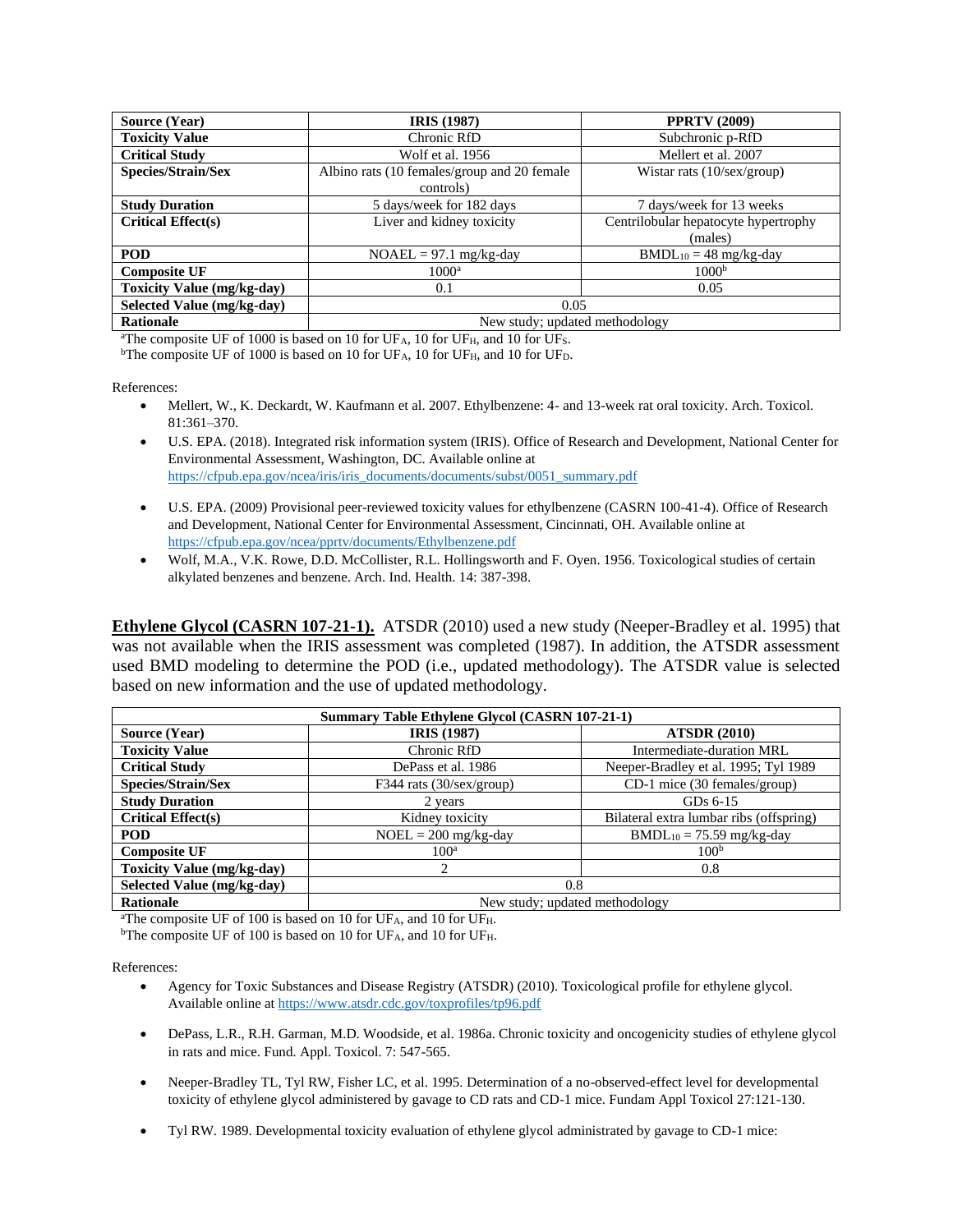Determination of a "no-observed-effect-level" (NOEL). Bushy Run Research Center, CMA Project Report 51-591.

• U.S. EPA. (2018). Integrated risk information system (IRIS). Office of Research and Development, National Center for Environmental Assessment, Washington, DC. Available online at [https://cfpub.epa.gov/ncea/iris/iris\\_documents/documents/subst/0238\\_summary.pdf](https://cfpub.epa.gov/ncea/iris/iris_documents/documents/subst/0238_summary.pdf)

**Heptachlor (CASRN 76-44-8).** The ATSDR assessment derived a toxicity value based on developmental toxicity studies (Smialowicz et al. 2000; Moser et al. 2001) that evaluated sensitive endpoints and were not available when the IRIS assessment was completed (1987). The ATSDR value is selected based on the evaluation of sensitive (developmental) endpoints and new information.

| <b>Summary Table Heptachlor (CASRN 76-44-8)</b> |                                         |                                             |  |
|-------------------------------------------------|-----------------------------------------|---------------------------------------------|--|
| Source (Year)                                   | <b>IRIS</b> (1987)                      | <b>ATSDR (2007)</b>                         |  |
| <b>Toxicity Value</b>                           | Chronic RfD                             | Intermediate-duration MRL                   |  |
| <b>Critical Study</b>                           | <b>Velsicol Chemical 1955</b>           | Smialowicz et al. 2001†; Moser et al. 2001* |  |
| Species/Strain/Sex                              | $CF$ white rats $(20/\text{sex/group})$ | Sprague-Dawley rats (15 to 20               |  |
|                                                 |                                         | females/group)                              |  |
| <b>Study Duration</b>                           | 2 years                                 | †GD 12-PND 71; pups exposed to day 42       |  |
|                                                 |                                         | $*GD$ 12-PND 7 (dams);                      |  |
|                                                 |                                         | *PND 7-PND 21 or 42 (pups)                  |  |
| <b>Critical Effect(s)</b>                       | Increased liver weight (males)          | †Immunological and *neurological effects    |  |
| <b>POD</b>                                      | $NOEL = 0.15$ mg/kg-day                 | $LOAEL = 0.03$ mg/kg-day                    |  |
| <b>Composite UF</b>                             | 300 <sup>a</sup>                        | 300 <sup>b</sup>                            |  |
| <b>Toxicity Value (mg/kg-day)</b>               | 0.0005                                  | 0.0001                                      |  |
| Selected Value (mg/kg-day)                      | 0.0001                                  |                                             |  |
| <b>Rationale</b>                                | New study                               |                                             |  |

<sup>a</sup>The composite UF of 300 is based on 10 for UF<sub>A</sub>, 10 for UF<sub>H</sub>, and 3 for UF<sub>D</sub>.

<sup>b</sup>The composite UF of 300 is based on 10 for UF<sub>A</sub>, 10 for UF<sub>H</sub>, and 3 for UF<sub>L</sub>.

References:

- Agency for Toxic Substances and Disease Registry (ATSDR) (2007). Toxicological profile for heptachlor and heptachlor epoxide. Available online at<https://www.atsdr.cdc.gov/toxprofiles/tp12.pdf>
- Moser VC, Shafer TJ, Ward TR, et al. 2001. Neurotoxicological outcomes of perinatal heptachlor exposure in the rat. Toxicol Sci 60(2):315-326.
- Smialowicz RJ, Williams WC, Copeland CB, et al. 2001. The effects of perinatal/juvenile heptachlor exposure on adult immune and reproductive system function in rats. Toxicol Sci 61(1):164-175.
- U.S. EPA. (2018). Integrated risk information system (IRIS). Office of Research and Development, National Center for Environmental Assessment, Washington, DC. Available online at [https://cfpub.epa.gov/ncea/iris/iris\\_documents/documents/subst/0243\\_summary.pdf](https://cfpub.epa.gov/ncea/iris/iris_documents/documents/subst/0243_summary.pdf)
- Velsicol Chemical Corporation. 1955a. MRID No. 00062599. Available from EPA. Write to FOI, EPA, Washington, DC 20460.

**Hexachlorobenzene (CASRN 118-74-1).** The PPRTV (2010) derived a toxicity value from a study (Bourque et al. 1995) that was not available when the IRIS assessment was completed (1988). The PPRTV value is selected based on new information.

| <b>Summary Table Hexachlorobenzene (CASRN 118-74-1)</b> |                                    |                                             |  |
|---------------------------------------------------------|------------------------------------|---------------------------------------------|--|
| <b>Source (Year)</b>                                    | <b>IRIS</b> (1988)                 | <b>PPRTV (2010)</b>                         |  |
| <b>Toxicity Value</b>                                   | Chronic RfD                        | Subchronic p-RfD                            |  |
| <b>Critical Study</b>                                   | Arnold et al. 1985                 | Bourque et al. 1995                         |  |
| Species/Strain/Sex                                      | Sprague-Dawley rats (50/sex/group) | Cynomolgus monkeys (4 females/group)        |  |
| <b>Study Duration</b>                                   | 130 weeks                          | 13 weeks                                    |  |
| <b>Critical Effect(s)</b>                               | Liver effects                      | Degenerative changes in primary and growing |  |
|                                                         |                                    | ovarian follicles                           |  |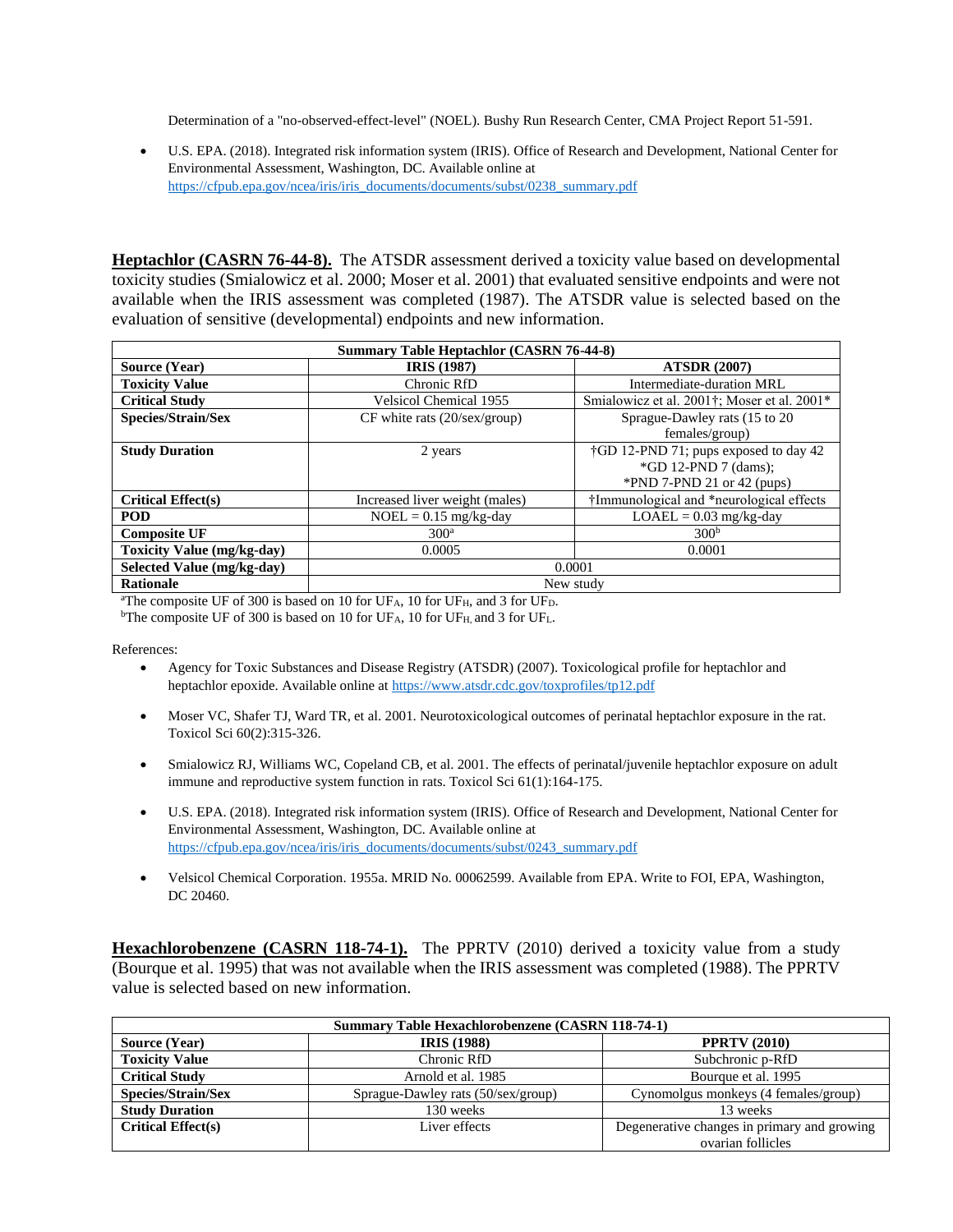| POD                               | $NOAEL = 0.08$ mg/kg-day | $LOAEL = 0.01$ mg/kg-day |
|-----------------------------------|--------------------------|--------------------------|
| <b>Composite UF</b>               | 100ª                     | 1000 <sup>b</sup>        |
| <b>Toxicity Value (mg/kg-day)</b> | 0.0008                   | 0.00001                  |
| Selected Value (mg/kg-day)        | 0.00001                  |                          |
| Rationale                         | New study                |                          |

<sup>a</sup>The composite UF of 100 is based on 10 for UF<sub>A</sub>, and 10 for UF<sub>H</sub>.

<sup>b</sup>The composite UF of 1000 is based on 10 for UF<sub>A</sub>, 10 for UF<sub>H</sub>, and 10 for UF<sub>L</sub>.

References:

- Arnold, D.L., C.A. Moodie, S.M. Charbonneau, et al. 1985. Long-term toxicity of hexachlorobenzene in the rat and the effect of dietary Vitamin A. Fd. Chem. Toxic. 23(9): 779- 793.
- Bourque, AC; Singh, A; Lakhanpal, N; et al. (1995) Ultrastructural changes in ovarian follicles of monkeys administered hexachlorobenzene. Am J Vet Res 56:1673–1677.
- U.S. EPA. (2018). Integrated risk information system (IRIS). Office of Research and Development, National Center for Environmental Assessment, Washington, DC. Available online at [https://cfpub.epa.gov/ncea/iris/iris\\_documents/documents/subst/0374\\_summary.pdf](https://cfpub.epa.gov/ncea/iris/iris_documents/documents/subst/0374_summary.pdf)
- U.S. EPA. (2010) Provisional peer-reviewed toxicity values for hexachlorobenzene (CASRN 118-74-1). Office of Research and Development, National Center for Environmental Assessment, Cincinnati, OH. Available online at <https://cfpub.epa.gov/ncea/pprtv/documents/Hexachlorobenzene.pdf>

**Hexachlorocyclohexane, gamma (CASRN 58-89-9).** The ATSDR assessment (2005) derived a toxicity value based on a study (Meera et al. 1992) that was not available when the IRIS assessment was completed (1987). The ATSDR value is based on the use of a newer and longer study (24-week study). Despite the use of fewer animals (6 females/group), the study is of higher quality than the principal study used for the IRIS assessment (Zoecon Corp. 1983) and identified a lower POD. The ATSDR value is selected based on new information.

| Summary Table Hexachlorocyclohexane (CASRN 58-89-9) |                                             |                                             |  |
|-----------------------------------------------------|---------------------------------------------|---------------------------------------------|--|
| Source (Year)                                       | <b>IRIS</b> (1987)                          | <b>ATSDR (2005)</b>                         |  |
| <b>Toxicity Value</b>                               | Chronic RfD                                 | Intermediate-duration MRL                   |  |
| <b>Critical Study</b>                               | Zoecon Corp. 1983                           | Meera et al. 1992                           |  |
| Species/Strain/Sex                                  | Wistar KFM-Han rats $(20/\text{sex/group})$ | Swiss mice (6 females/group)                |  |
| <b>Study Duration</b>                               | 12 weeks; 5/sex/group maintained on         | Up to 24 weeks                              |  |
|                                                     | control diet for an additional 6 weeks      |                                             |  |
| <b>Critical Effect(s)</b>                           | Liver and kidney toxicity (females)         | Reduced activity of lymphoid follicles with |  |
|                                                     |                                             | prominent megakaryocytes and delayed        |  |
|                                                     |                                             | hypersensitivity to immune challenge        |  |
| <b>POD</b>                                          | $NOAEL = 0.33$ mg/kg-day                    | $LOAEL = 0.012$ mg/kg-day                   |  |
| <b>Composite UF</b>                                 | $1000^a$                                    | 1000 <sup>b</sup>                           |  |
| <b>Toxicity Value (mg/kg-day)</b>                   | 0.0003                                      | 0.00001                                     |  |
| Selected Value (mg/kg-day)                          | 0.00001                                     |                                             |  |
| <b>Rationale</b>                                    | New study                                   |                                             |  |

<sup>a</sup>The composite UF of 1000 is based on 10 for UF<sub>A</sub>, 10 for UF<sub>H</sub>, and 10 for UF<sub>S</sub>.

<sup>b</sup>The composite UF of 1000 is based on 10 for UF<sub>A</sub>, 10 for UF<sub>H</sub>, and 10 for UF<sub>L</sub>.

- Agency for Toxic Substances and Disease Registry (ATSDR) (2005). Toxicological profile for alpha-, beta-, gamma-, and delta-hexachlorocyclohexane. Available online at<https://www.atsdr.cdc.gov/toxprofiles/tp43.pdf>
- Meera P, Rao PR, Shanker R, et al. 1992. Immunomodulatory effects of γ-HCH (lindane) in mice. Immunopharmacol Immunotoxicol 14:261-282.
- U.S. EPA. (2018). Integrated risk information system (IRIS). Office of Research and Development, National Center for Environmental Assessment, Washington, DC. Available online at [https://cfpub.epa.gov/ncea/iris/iris\\_documents/documents/subst/0065\\_summary.pdf](https://cfpub.epa.gov/ncea/iris/iris_documents/documents/subst/0065_summary.pdf)
- Zoecon Corporation. 1983. MRID No. 00128356. Available from EPA. Write to FOI, EPA, Washington D.C. 20460.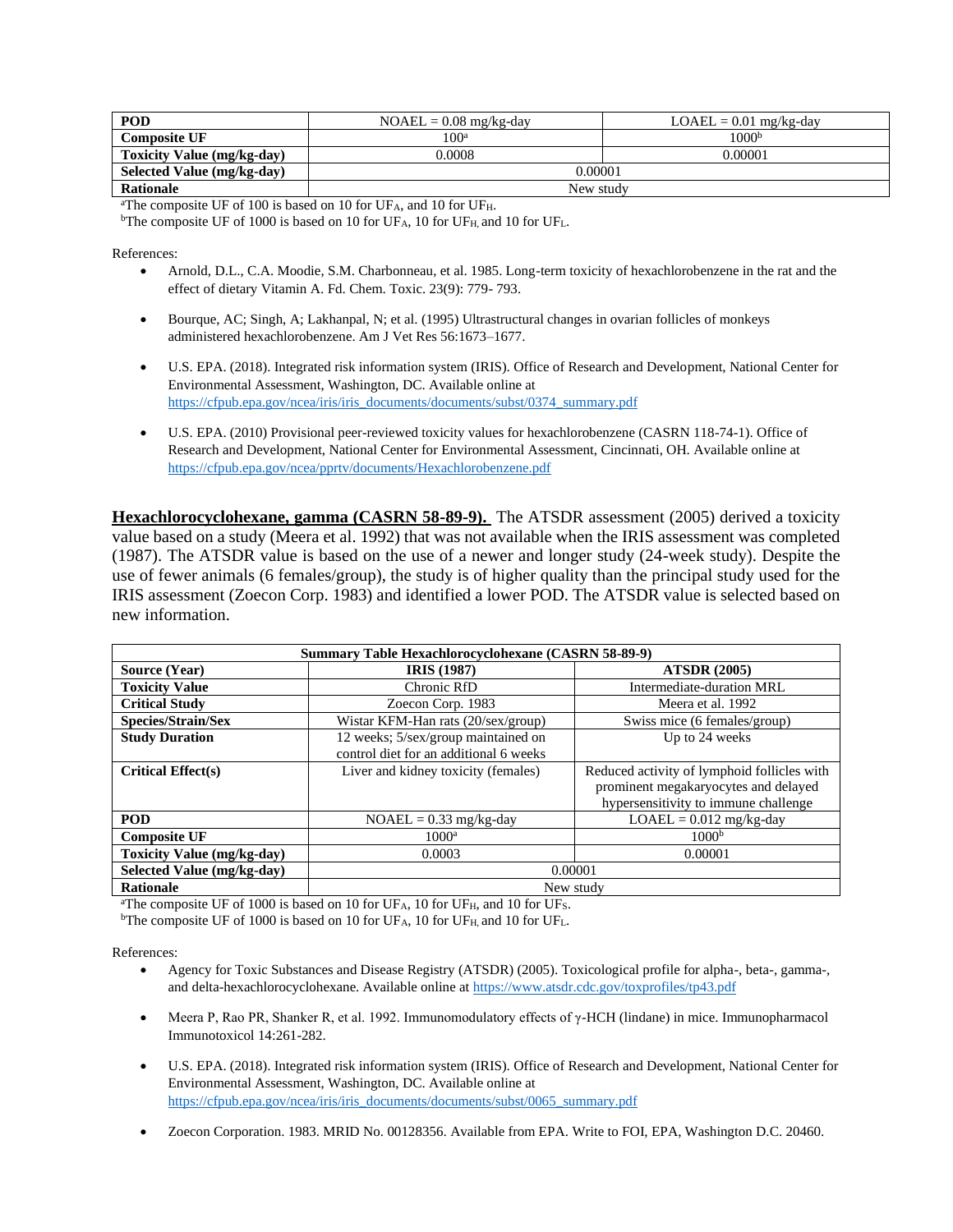**1,2,4,5-Tetrachlorobenzene (CASRN 95-94-3).** The PPRTV (2013) derived a toxicity value from a 28 day study that identified a LOAEL (0.041 mg/kg-day for thyroid effects) lower than the NOAEL (0.34 mg/kg-day for liver effects) in a chronic study used in the IRIS assessment (1987). The Chu et al. (1983) study, while mentioned in the IRIS assessment summary, was not considered for the derivation of a chronic RfD (duration  $<$  90 days). In addition, the PPRTV assessment used body weight $^{3/4}$  to derive the POD. The PPRTV value is selected based on the use of updated methodology.

| Summary Table 1,2,4,5-Tetrachlorobenzene (CASRN 95-94-3) |                                      |                                    |
|----------------------------------------------------------|--------------------------------------|------------------------------------|
| <b>Source (Year)</b>                                     | <b>IRIS</b> (1987)                   | <b>PPRTV (2013)</b>                |
| <b>Toxicity Value</b>                                    | Chronic RfD                          | Subchronic p-RfD                   |
| <b>Critical Study</b>                                    | Chu et al. 1984                      | Chu et al. 1983                    |
| Species/Strain/Sex                                       | Weanling Sprague-Dawley rats         | Sprague-Dawley rats (10/sex/group) |
|                                                          | $(15/\text{sex/group})$              |                                    |
| <b>Study Duration</b>                                    | 13 weeks                             | 28 days                            |
| <b>Critical Effect(s)</b>                                | Kidney lesions                       | Thyroid toxicity (males)           |
| <b>POD</b>                                               | $NOAEL = 0.34$ mg/kg-day             | $LOAEL$ [HED] = 0.0098 mg/kg-day   |
| <b>Composite UF</b>                                      | $1000^a$                             | 300 <sup>b</sup>                   |
| <b>Toxicity Value (mg/kg-day)</b>                        | 0.0003                               | 0.00003                            |
| Selected Value (mg/kg-day)                               | 0.00003                              |                                    |
| <b>Rationale</b>                                         | Different study; updated methodology |                                    |

<sup>a</sup>The composite UF of 1000 is based on 10 for UF<sub>A</sub>, 10 for UF<sub>H</sub>, and 10 for UF<sub>S</sub>.

bThe composite UF of 300 is based on 3 for UFA, 10 for UF<sub>H</sub>, and 10 for UF<sub>L</sub>.

- Chu, I; Villeneuve, D; Secours, V; Valli, VE. (1983) Comparative toxicity of 1,2,3,4-, 1,2,4,5-, and 1,2,3,5tetrachlorobenzene in the rat: results of acute and subacute studies. J Toxicol Environ Health 11(4−6):663−677. 677338.
- Chu, I., D.C. Villeneuve, V.E. Valli and V.E. Secours. 1984. Toxicity of 1,2,3,4-, 1,2,3,5- and 1,2,4,5tetrachlorobenzene in the rat: Results of a 90- day feeding study. Drug Chem. Toxicol. 7: 113-127.
- U.S. EPA. (2018). Integrated risk information system (IRIS). Office of Research and Development, National Center for Environmental Assessment, Washington, DC. Available online at [https://cfpub.epa.gov/ncea/iris/iris\\_documents/documents/subst/0107\\_summary.pdf](https://cfpub.epa.gov/ncea/iris/iris_documents/documents/subst/0107_summary.pdf)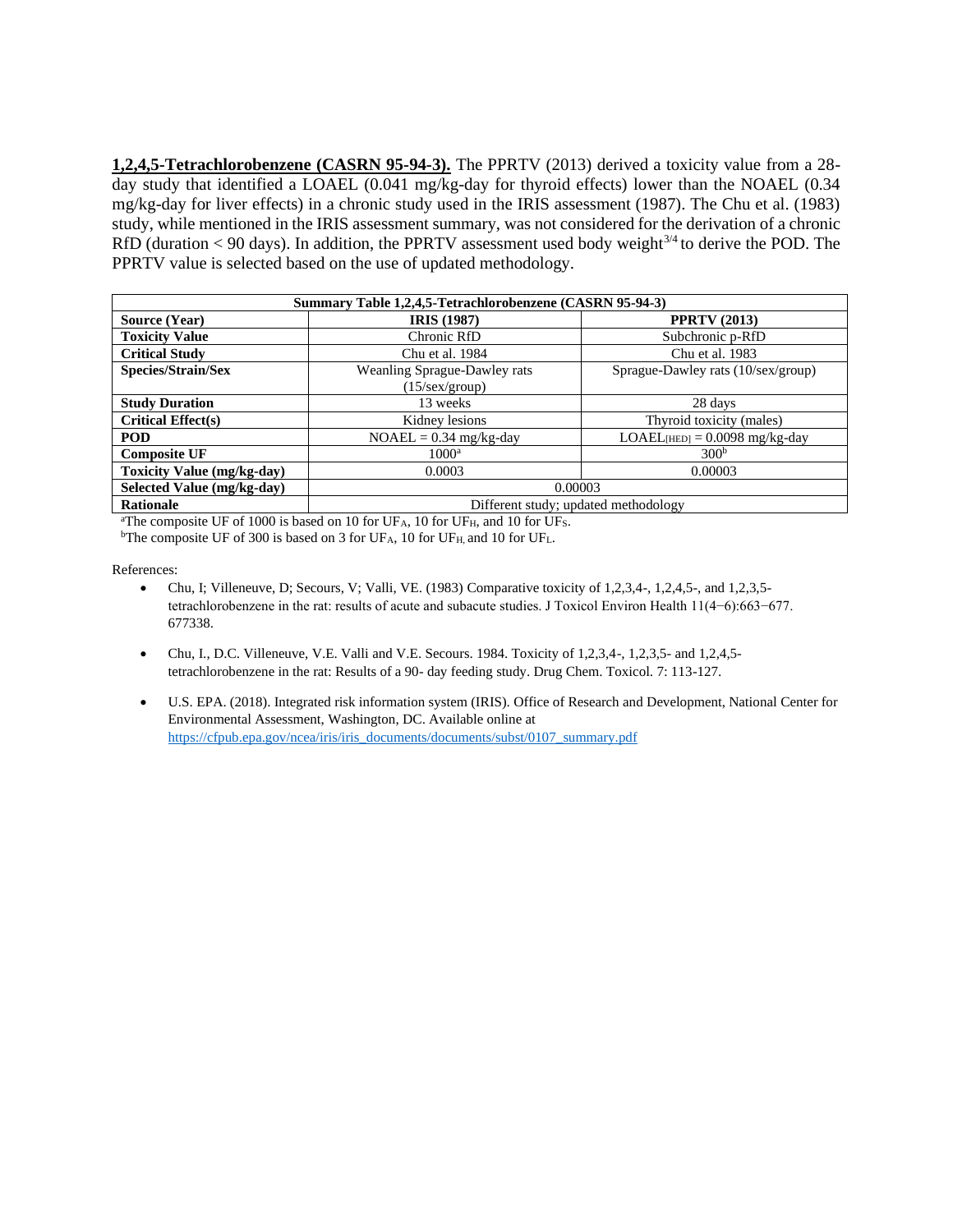# **3. Decisions that Require No Change in the RSLs (Inhalation).**

**Ammonia (CASRN 7664-41-7).** The IRIS chronic RfC (2016) and the PPRTV subchronic p-RfC (2005) are based on the same study (Holness et al. 1989). However, the IRIS assessment included more details with respect to the occupational cohort and used a different approach to select the POD. The IRIS assessment also indicated that, although there are no developmental toxicity studies and studies of reproductive and other systemic endpoints are limited, the likelihood of effects at the RfC is small because: 1) ammonia is endogenously produced in humans and animals, and changes in blood ammonia levels at the POD would be small relative to normal blood ammonia levels; and 2) EPA is not aware of any mechanisms by which ammonia can exert effects at the point of contact (the respiratory system) that could directly or indirectly affect tissues distal to the point of contact. The more recent and highly-peer reviewed IRIS value (2016) is chosen as a Tier 1 value using standard EPA methods (e.g., application of UFs). The IRIS value is retained based on updated methodology.

| Summary Table for Ammonia (CASRN 7664-41-7) |                                                                        |                          |
|---------------------------------------------|------------------------------------------------------------------------|--------------------------|
| Source (Year)                               | <b>IRIS</b> (2016)                                                     | <b>PPRTV (2005)</b>      |
| <b>Toxicity Value</b>                       | Chronic RfC                                                            | Subchronic p-RfC         |
| <b>Critical Study</b>                       | Holness et al. 1989                                                    |                          |
| <b>Species/Strain/Sex</b>                   | 52 humans; occupationally exposed                                      |                          |
| <b>Study Duration</b>                       | Average $= 12.2$ years                                                 |                          |
| <b>Critical Effect(s)</b>                   | Decreased lung function and respiratory symptoms                       |                          |
| <b>POD</b>                                  | $NOAEL[HEC] = 4.9 mg/m3$                                               | $NOAEL[HEC] = 2.3 mg/m3$ |
| <b>Composite UF</b>                         | 10 <sup>a</sup>                                                        | 30 <sup>b</sup>          |
| Toxicity Value $(mg/m3)$                    | 0.5                                                                    | 0.1                      |
| Selected Value $(mg/m3)$                    | 0.5                                                                    |                          |
| <b>Rationale</b>                            | Updated IRIS assessment (including methodology and application of UFs) |                          |

<sup>a</sup>The composite UF of 10 is based on 10 for UFH.

<sup>b</sup>The composite UF of 30 if based on 10 for UF $_{\text{H}}$ , and 3 for UF<sub>D</sub>.

References:

- Holness, D.L., J.T. Purdham and J.R. Nethercott. 1989. Acute and chronic respiratory effects of occupational exposure to ammonia. Am. Ind. Hyg. Assoc. J. 50: 646-650.
- U.S. EPA. (2018). Integrated risk information system (IRIS). Office of Research and Development, National Center for Environmental Assessment, Washington, DC. Available online at [https://cfpub.epa.gov/ncea/iris/iris\\_documents/documents/subst/0422\\_summary.pdf#nameddest=rfc](https://cfpub.epa.gov/ncea/iris/iris_documents/documents/subst/0422_summary.pdf#nameddest=rfc)
- U.S. EPA. (2005) Provisional peer-reviewed toxicity values for ammonia (CASRN 7664-41-7). Office of Research and Development, National Center for Environmental Assessment, Cincinnati, OH. Available online at <https://cfpub.epa.gov/ncea/pprtv/documents/Ammonia.pdf>

**Chlordane (CASRN 12789-03-6).** Minor hepatic effects (hepatocellular vacuolization and hypertrophy) identified as adverse by ATSDR (1994) were not considered biologically significant in the IRIS assessment (1998). The IRIS assessment considered the NOAEL to be 1.0 mg/m<sup>3</sup> (rather than 0.1 mg/m<sup>3</sup>), adjusted for continuous exposure, applied the regional deposited dose ratio (RDDR) to extrapolate from rats to humans, lowered the UF for interspecies extrapolation (UF<sub>A</sub>) from 10 to 3, and accounted for the lack of a reproduction study  $(UF<sub>D</sub>)$ . The IRIS value is retained based on the use of updated methodology.

| Summary Table for Chlordane (CASRN 12789-03-6) |                                                    |                                         |
|------------------------------------------------|----------------------------------------------------|-----------------------------------------|
| <b>Source (Year)</b>                           | <b>IRIS</b> (1998)                                 | <b>ATSDR (1994)</b>                     |
| <b>Toxicity Value</b>                          | Chronic RfC                                        | Intermediate-duration MRL               |
| <b>Critical Study</b>                          |                                                    | Khasawinah et al. 1989                  |
| Species/Strain/Sex                             | Wistar rats $(35 \text{ to } 47/\text{sex/group})$ |                                         |
| <b>Study Duration</b>                          | 8 hours/day, 5 days/week, for 13 weeks             |                                         |
| <b>Critical Effect(s)</b>                      | Increased liver weight and changes in blood        | Mild liver lesions and changes in blood |
|                                                | chemistry                                          | chemistry                               |
| <b>POD</b>                                     | $NOAEL$ [HEC] = 0.65 mg/m <sup>3</sup>             | $NOAEL[ADJ] = 0.024$ mg/m <sup>3</sup>  |
| <b>Composite UF</b>                            | $1000^a$                                           | 100 <sup>b</sup>                        |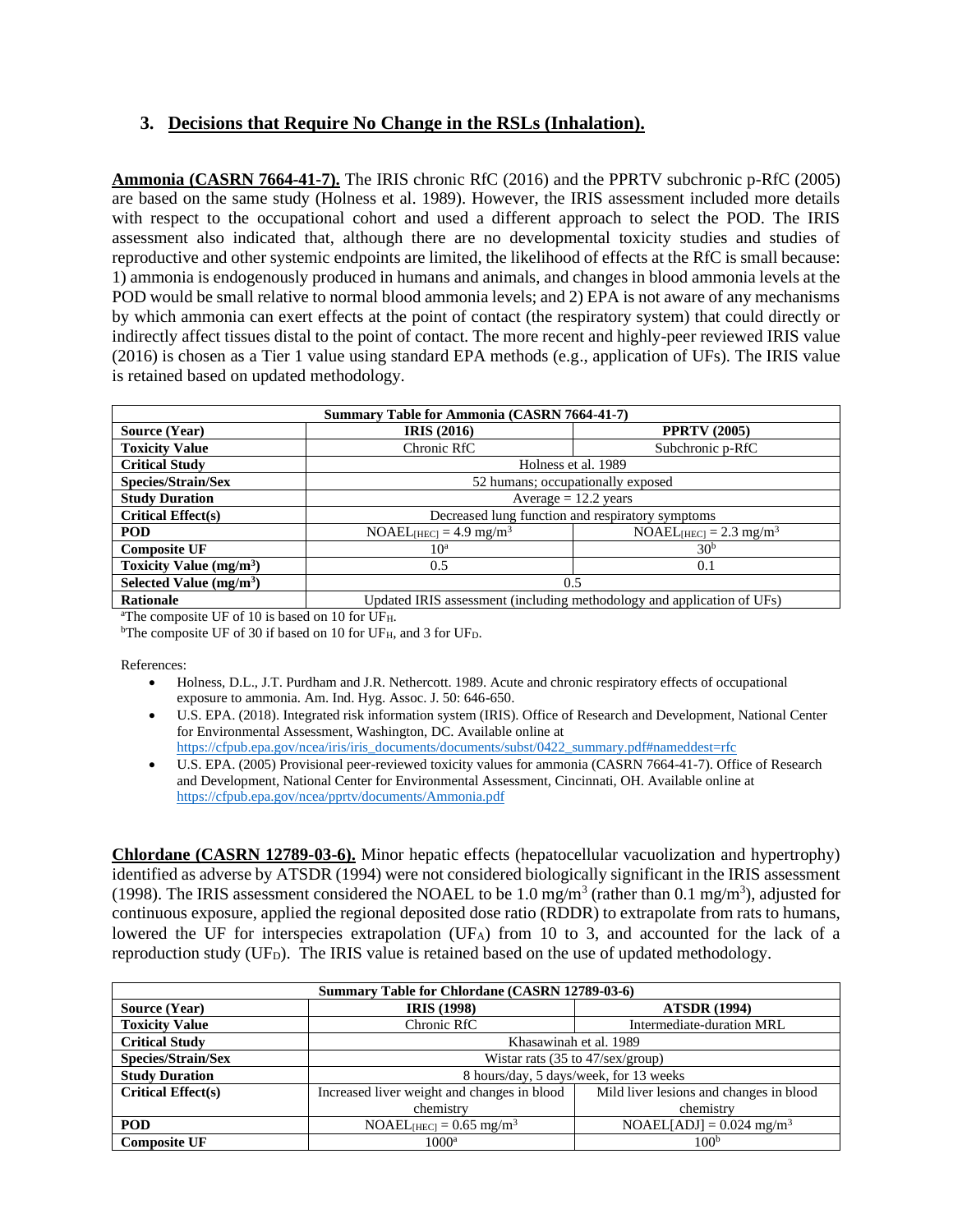| Toxicity Value $(mg/m3)$ | 0.0007              | 0.0002 |
|--------------------------|---------------------|--------|
| Selected Value $(mg/m3)$ |                     | ).0007 |
| <b>Rationale</b>         | Updated methodology |        |

<sup>a</sup>The composite UF of 1000 is based on 3 for UF<sub>A</sub>, 3 for UF<sub>D</sub>, 10 for UF<sub>H</sub>, and 10 for UF<sub>S</sub>. <sup>b</sup>The composite UF of 100 is based on 10 for UF<sub>A</sub>, and 10 for UF<sub>H</sub>.

References:

- Agency for Toxic Substances and Disease Registry (ATSDR) (1994). Toxicological profile for chlordane. Available online a[t https://www.atsdr.cdc.gov/toxprofiles/tp31.pdf](https://www.atsdr.cdc.gov/toxprofiles/tp31.pdf)
- Khasawinah, A., C. Hardy, and G. Clark. 1989. Comparative inhalation toxicity of technical chlordane in rats and monkeys. J. Toxicol. Environ. Health 28(3): 327-347. (The 90-day rat study.)
- U.S. EPA. (2018). Integrated risk information system (IRIS). Office of Research and Development, National Center for Environmental Assessment, Washington, DC. Available online at [https://cfpub.epa.gov/ncea/iris/iris\\_documents/documents/subst/0142\\_summary.pdf#nameddest=rfc](https://cfpub.epa.gov/ncea/iris/iris_documents/documents/subst/0142_summary.pdf#nameddest=rfc)

**1,1-Dichloroethylene (CASRN 75-35-4).** Compared to the ATSDR intermediate-duration MRL (1994), the IRIS chronic RfC (2002) was based on a later study that evaluated a more comprehensive set of endpoints, used the 1994 Inhalation Dosimetry approach to calculate the HEC, and used BMD methodology. Chronic-duration studies (e.g., Quast et al. 1986) were not considered in the derivation of an intermediate-duration MRL. ATSDR did not derive a chronic-duration MRL based on the Quast et al. (1986) study because a serious LOAEL was identified for developmental effects following acute-duration exposure at a lower exposure concentration, precluding the derivation of a chronic-duration MRL. The IRIS value is retained based on new information (i.e., a study not considered for the derivation of the intermediate-duration MRL) and the use of updated methodology.

| Summary Table for 1,1-Dichloroethylene (CASRN 75-35-4) |                                               |                                      |
|--------------------------------------------------------|-----------------------------------------------|--------------------------------------|
| <b>Source (Year)</b>                                   | <b>IRIS</b> (2002)                            | <b>ATSDR (1994)</b>                  |
| <b>Toxicity Value</b>                                  | Chronic RfC                                   | Intermediate-duration MRL            |
| <b>Critical Study</b>                                  | Ouast et al. 1986                             | Prendergast et al. 1967              |
| Species/Strain/Sex                                     | Sprague-Dawley rats (86 animals/group)        | Hartley guinea pigs (15/group)       |
| <b>Study Duration</b>                                  | 6 hours/day, 5 days/week, for up to 18 months | 24 hours/day for 90 days             |
| <b>Critical Effect(s)</b>                              | Liver toxicity (fatty change)                 | Liver effects (increased ALT and AP; |
|                                                        |                                               | decreased lipid content)             |
| <b>POD</b>                                             | $BMDL_{[10HEC]} = 6.9$ mg/m <sup>3</sup>      | $NOAEL = 5$ ppm                      |
| <b>Composite UF</b>                                    | 30 <sup>a</sup>                               | 300 <sup>b</sup>                     |
| <b>Toxicity Value</b>                                  | $0.2 \text{ mg/m}^3$                          | 0.02 ppm $(0.08 \text{ mg/m}^3)$     |
| Selected Value $(mg/m3)$                               | 0.2                                           |                                      |
| <b>Rationale</b>                                       | Different study and updated methodology       |                                      |

<sup>a</sup>The composite UF of 30 is based on 3 for UFA, and 10 for UFH.

<sup>b</sup>The composite UF of 300 if based on 10 for UF<sub>H</sub>, 10 for UF<sub>A</sub>, and 3 as a modifying factor to account for the close proximity of serious effects observed at the range of 10-25 ppm.

- Agency for Toxic Substances and Disease Registry (ATSDR) (1994). Toxicological profile for 1,1-dichloroethene. Available online a[t https://www.atsdr.cdc.gov/toxprofiles/tp39.pdf](https://www.atsdr.cdc.gov/toxprofiles/tp39.pdf)
- Prendergast JA, Jones RA, Jenkins LJ, et al. 1967. Effects on experimental animals of long-term inhalation of trichloroethylene, carbon tetrachloride, 1,1,1-trichloroethane, dichlorodifluoromethane, and 1,1-dichloroethylene. Toxicol Appl Pharmacol 10:270-289.
- Quast, JF; Mckenna, MJ; Rampy, LW; et al. (1986) Chronic toxicity and oncogenicity study on inhaled vinylidene chloride in rats. Fundam Appl Toxicol 6:105-144.
- U.S. EPA. (2018). Integrated risk information system (IRIS). Office of Research and Development, National Center for Environmental Assessment, Washington, DC. Available online at [https://cfpub.epa.gov/ncea/iris/iris\\_documents/documents/subst/0039\\_summary.pdf#nameddest=rfc](https://cfpub.epa.gov/ncea/iris/iris_documents/documents/subst/0039_summary.pdf#nameddest=rfc)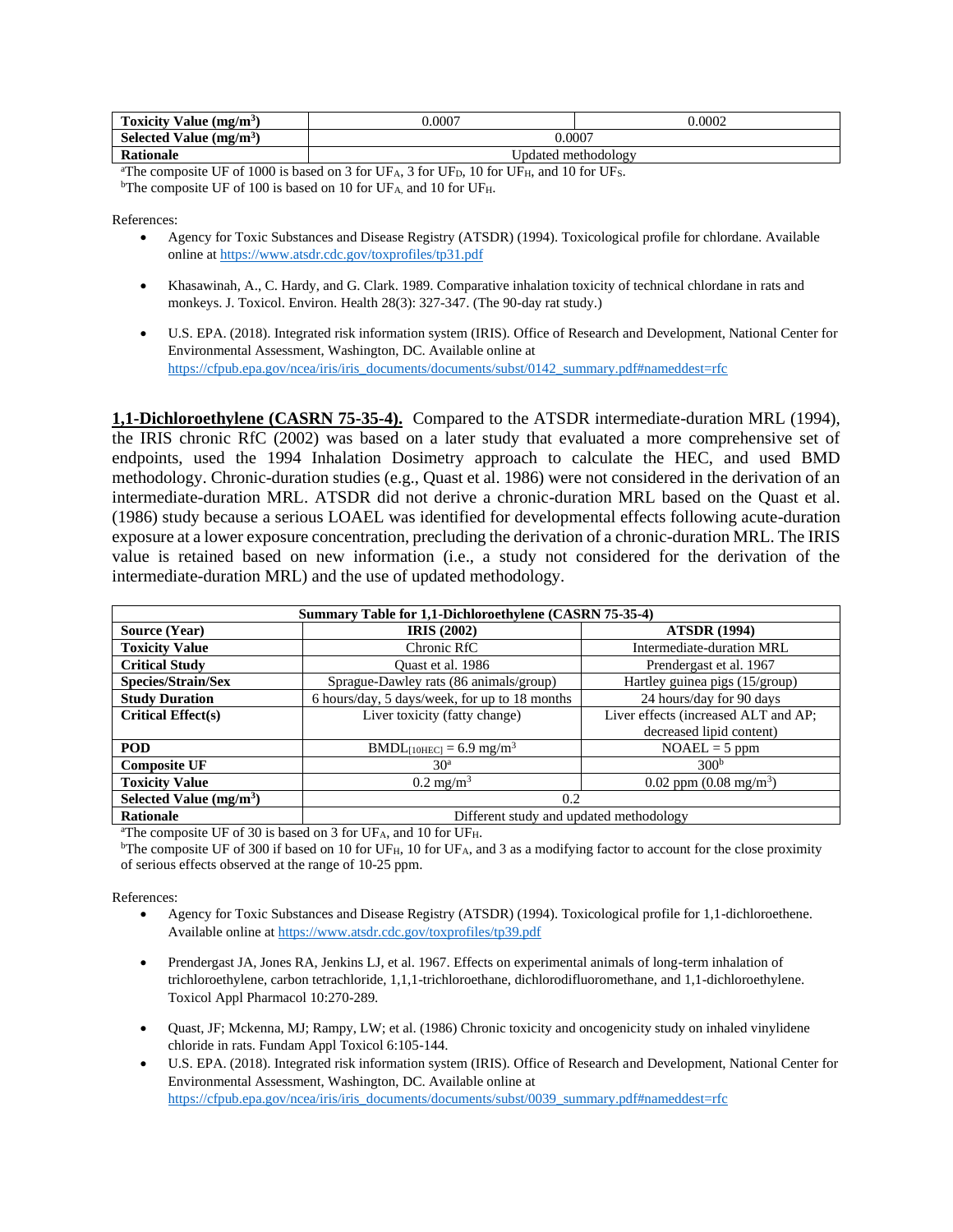**Methyl** *tert***-Butyl Ether (MTBE) (CASRN 1634-04-4).** The IRIS chronic RfC (1993) is based on a chronic inhalation study (Chun et al. 1992); the ATSDR intermediate-duration MRL (1996) is based on a reproductive study (Neeper-Bradley 1991). Each study was evaluated in both assessments; dosimetric conversion factors were used in the IRIS assessment. The other difference between the two toxicity values is the conversion of the ATSDR MRL from ppm to  $mg/m<sup>3</sup>$ . Rounded to one significant figure, the two reference values are identical. The RSL tables round to two digits and values; however, values are added as shown in the source document. The IRIS value is retained based on a different study (that results in a similar toxicity value as the intermediate-duration MRL) and the use of updated methodology.

| <b>Summary Table for MTBE (CASRN 1634-04-4)</b> |                                               |                                         |
|-------------------------------------------------|-----------------------------------------------|-----------------------------------------|
| Source (Year)                                   | <b>IRIS</b> (1993)                            | <b>ATSDR (1996)</b>                     |
| <b>Toxicity Value</b>                           | Chronic RfC                                   | Intermediate-duration MRL               |
| <b>Critical Study</b>                           | Chun et al. 1992                              | Neeper-Bradley 1991                     |
| Species/Strain/Sex                              | F344 rats $(50/\text{sex/group})$             | CD Sprague-Dawley rats (25/sex/group)   |
| <b>Study Duration</b>                           | 6 hours/day, 5 days/week, for 24 months       | 6 hours/day, 5 days/week, for up to 19  |
|                                                 |                                               | weeks                                   |
| <b>Critical Effect(s)</b>                       | Increased liver and kidney weights;           | Hypoactivity, lack of startle response, |
|                                                 | increased severity of renal lesions; clinical | blepharospasm                           |
|                                                 | signs                                         |                                         |
| <b>POD</b>                                      | $NOAEL_{[HEC]} = 259$ mg/m <sup>3</sup>       | $NOAEL[ADJ] = 71 ppm$                   |
| <b>Composite UF</b>                             | 100 <sup>a</sup>                              | 100 <sup>b</sup>                        |
| <b>Toxicity Value</b>                           | $3 \text{ mg/m}^3$                            | $2.5 \text{ mg/m}^3$ (0.7 ppm)          |
| Selected Value $(mg/m3)$                        | 3                                             |                                         |
| <b>Rationale</b>                                | Different study; updated methodology          |                                         |

<sup>a</sup>The composite UF of 100 is based on 3 for UF<sub>A</sub>, 3 for UF<sub>D</sub>, and 10 for UF<sub>H</sub>.

<sup>b</sup>The composite UF of 100 is based on 10 for UFA, and 10 for UFH.

References:

- Agency for Toxic Substances and Disease Registry (ATSDR) (1996). Toxicological profile for methyl *tert*-butyl ether. Available online a[t https://www.atsdr.cdc.gov/toxprofiles/tp91.pdf](https://www.atsdr.cdc.gov/toxprofiles/tp91.pdf)
- Chun, J.S., H.D. Burleigh-Flayer, and W.J. Kintigh. 1992. Methyl tertiary butyl ether: vapor inhalation oncogenicity study in Fischer 344 rats (unpublished material). Prepared for the MTBE Committee by Bushy Run Research Center, Union Carbide Chemicals and Plastics Company Inc. Docket No. OPTS- 42098.
- Neeper-Bradley TL. 1991. Two-generation reproduction study of inhaled methyl tert-butyl ether in CD Sprague-Dawley rats. Project ID 53-594. Bushy Run Research Center, Export, PA.
- U.S. EPA. (2018). Integrated risk information system (IRIS). Office of Research and Development, National Center for Environmental Assessment, Washington, DC. Available online at [https://cfpub.epa.gov/ncea/iris/iris\\_documents/documents/subst/0545\\_summary.pdf#nameddest=rfc](https://cfpub.epa.gov/ncea/iris/iris_documents/documents/subst/0545_summary.pdf#nameddest=rfc)

**Nitromethane (CASRN 75-52-5).** The PPRTV subchronic and chronic p-RfC (2013) are based on the same study (NTP 1997). However, to derive the chronic p-RFC, the PPRTV used the phase of the study that was longer and used more animals  $(50/\text{group rather than } 10/\text{group})$ . The larger number of animals reduces the confidence limits when the BMD methodology is used. The chronic p-RfC value is retained based on new information (i.e., consideration of the longer/more robust phase of the same principal study).

| <b>Summary Table for Nitromethane (CASRN 75-52-5)</b> |                                           |                                           |
|-------------------------------------------------------|-------------------------------------------|-------------------------------------------|
| Source (Year)                                         | <b>PPRTV (2013)</b>                       | <b>PPRTV (2013)</b>                       |
| <b>Toxicity Value</b>                                 | Chronic p-RfC                             | Subchronic p-RfC                          |
| <b>Critical Study</b>                                 | <b>NTP 1997</b>                           |                                           |
| <b>Species/Strain/Sex</b>                             | B6C3F1 mice (50/sex/group)                | B6C3F1 mice $(10/\text{sex/group})$       |
| <b>Study Duration</b>                                 | 6.2 hours/day, 5 days/week, for 103 weeks | 6.2 hours/day, 5 days/week, for 13 weeks  |
| <b>Critical Effect(s)</b>                             | Hyaline degeneration of the respiratory   | Hyaline droplets of the respiratory       |
|                                                       | epithelium                                | epithelium                                |
| <b>POD</b>                                            | $BMDL_{[10HEC]} = 1.60$ mg/m <sup>3</sup> | $BMDL_{[10HEC]} = 1.31$ mg/m <sup>3</sup> |
| <b>Composite UF</b>                                   | 300 <sup>a</sup>                          | 300 <sup>b</sup>                          |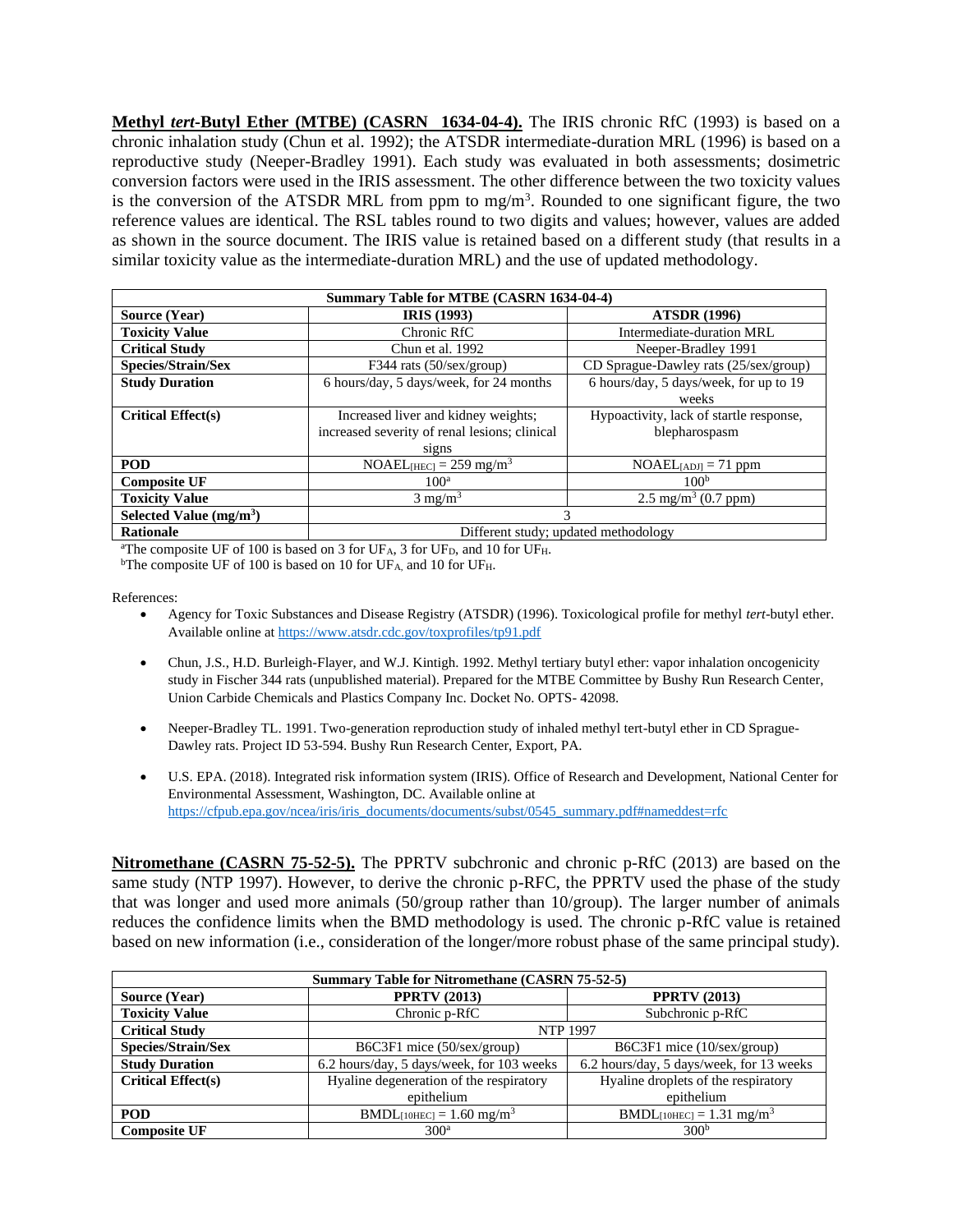| $\mathbf{v}$<br><b>Toxicity</b> V<br>Value (mg/m <sup>3</sup> ) | $0.005\,$  | 0.004 |
|-----------------------------------------------------------------|------------|-------|
| Selected Value $(mg/m3)$                                        | $0.005\,$  |       |
| <b>Rationale</b>                                                | Same study |       |

<sup>a</sup>The composite UF of 300 is based on 3 for UF<sub>A</sub>, 10 for UF<sub>H</sub>, and 10 for UF<sub>D</sub>.

<sup>b</sup>The composite UF of 300 is based on 3 for UF<sub>A</sub>, 10 for UF<sub>H</sub>, and 10 for UF<sub>D</sub>.

References:

- NTP (National Toxicology Program). (1997) Toxicology and carcinogenesis studies of nitromethane in F344/N rats and B6C3F1 mice (inhalation studies). U.S. Department of Health and Human Services, Public Health Service, Research Triangle Park, NC; Technical Report Series No 461. Available online at [http://ntp.niehs.nih.gov/ntp/htdocs/LT\\_rpts/tr461.pdf.](http://ntp.niehs.nih.gov/ntp/htdocs/LT_rpts/tr461.pdf)
- U.S. EPA. (2013) Provisional peer-reviewed toxicity values for nitromethane (CASRN 75-52-5). Office of Research and Development, National Center for Environmental Assessment, Cincinnati, OH. Available online at [https://hhpprtv.ornl.gov/issue\\_papers/Nitromethane.pdf](https://hhpprtv.ornl.gov/issue_papers/Nitromethane.pdf)

**Vinyl Acetate (CASRN 108-05-4).** IRIS (1990) and ATSDR (1992) used 104-week and 90-day studies, respectively. The NOAEL/LOAEL and the toxicological endpoint are the same in both studies. IRIS applied the regional gas dose to respiratory region (RGDR) to extrapolate from rats to humans and lowered the UF for interspecies extrapolation (UF<sub>A</sub>) from 10 to 3. ATSDR also applied the RGDR conversion but retained the UF<sup>A</sup> at 10. The difference between the toxicity values is the selection of UFs. The decision about the most appropriate value to use does not consider the UFs used (which is subjective) but rather evaluates whether new information was available and/or updated methodology was used. The IRIS value is retained because the intermediate-duration MRL is not based on new information or updated methodology.

| <b>Summary Table for Vinyl Acetate (CASRN 108-05-4)</b> |                                         |                                            |
|---------------------------------------------------------|-----------------------------------------|--------------------------------------------|
| Source (Year)                                           | <b>IRIS</b> (1990)                      | <b>ATSDR (1992)</b>                        |
| <b>Toxicity Value</b>                                   | Chronic RfC                             | Intermediate-duration MRL                  |
| <b>Critical Study</b>                                   | Owen 1988; Beems 1988, Dreef-van der    | Hazleton 1980                              |
|                                                         | Meulen 1988                             |                                            |
| Species/Strain/Sex                                      | (Crl:CD-1[ICR]BR) mice (90/sex/group)   | $CD-1$ mice $(10/\text{sex/group})$        |
| <b>Study Duration</b>                                   | 6 hours/day, 5 days/week, for 104 weeks | 6 hours/day, 5 days/week, for 90 days      |
| <b>Critical Effect(s)</b>                               | Nasal epithelial lesions                | Respiratory effects (inflammation of nasal |
|                                                         |                                         | turbinate epithelium; mild multifocal      |
|                                                         |                                         | bronchitis)                                |
| <b>POD</b>                                              | $NOAEL_{[HEC]} = 5$ mg/m <sup>3</sup>   | $NOAEL[HEC] = 5 mg/m3$                     |
| <b>Composite UF</b>                                     | 30 <sup>a</sup>                         | 100 <sup>b</sup>                           |
| <b>Toxicity Value</b>                                   | $0.2 \text{ mg/m}^3$                    | $0.05 \text{ mg/m}^3$ (0.01 ppm)           |
| Selected Value $(mg/m3)$                                |                                         | 0.2                                        |
| <b>Rationale</b>                                        |                                         | Different methodology (selection of UFs)   |

<sup>a</sup>The composite UF of 30 is based on 3 for UF<sub>A</sub>, and 10 for UF<sub>H</sub>.

<sup>b</sup>The composite UF of 100 is based on 10 for UF<sub>A</sub>, and 10 for UF<sub>H</sub>.

- Agency for Toxic Substances and Disease Registry (ATSDR) (1992). Toxicological profile vinyl acetate. Available online a[t https://www.atsdr.cdc.gov/ToxProfiles/tp59.pdf](https://www.atsdr.cdc.gov/ToxProfiles/tp59.pdf)
- Beems, R.B. 1988. Report No. V 88.133: Histopathology of the respiratory tract of mice used in a 104-week inhalation study (Owen, 1988) with vinyl acetate. (TNO-CIVO Institutes, April 1988).
- Dreef-van der Meulen, H.C. 1988. Report No. V 88.033/270836: Histopathology of the respiratory tract of rats used in a 104 week inhalation study (Owen, 1988) with vinyl acetate: Revised version. (TNO-CIVO Institutes, October 1988).
- Hazleton. 1980. Vinyl acetate: 3 month inhalation toxicity study in the mouse. U.S. EPA/OTS public files. Hazleton Labs Europe Ltd. Document no. FYI-OTS-0184-0278.
- Owen, P.E. 1988. Vinyl acetate: 104 week inhalation combined chronic toxicity and carcinogenicity study in the rat and mouse. Report prepared by Hazleton Laboratories Europe Ltd., Harrogate, England for the Society of the Plastics Industry, Inc., New York. Report No.: 5547-51/15. November 1988.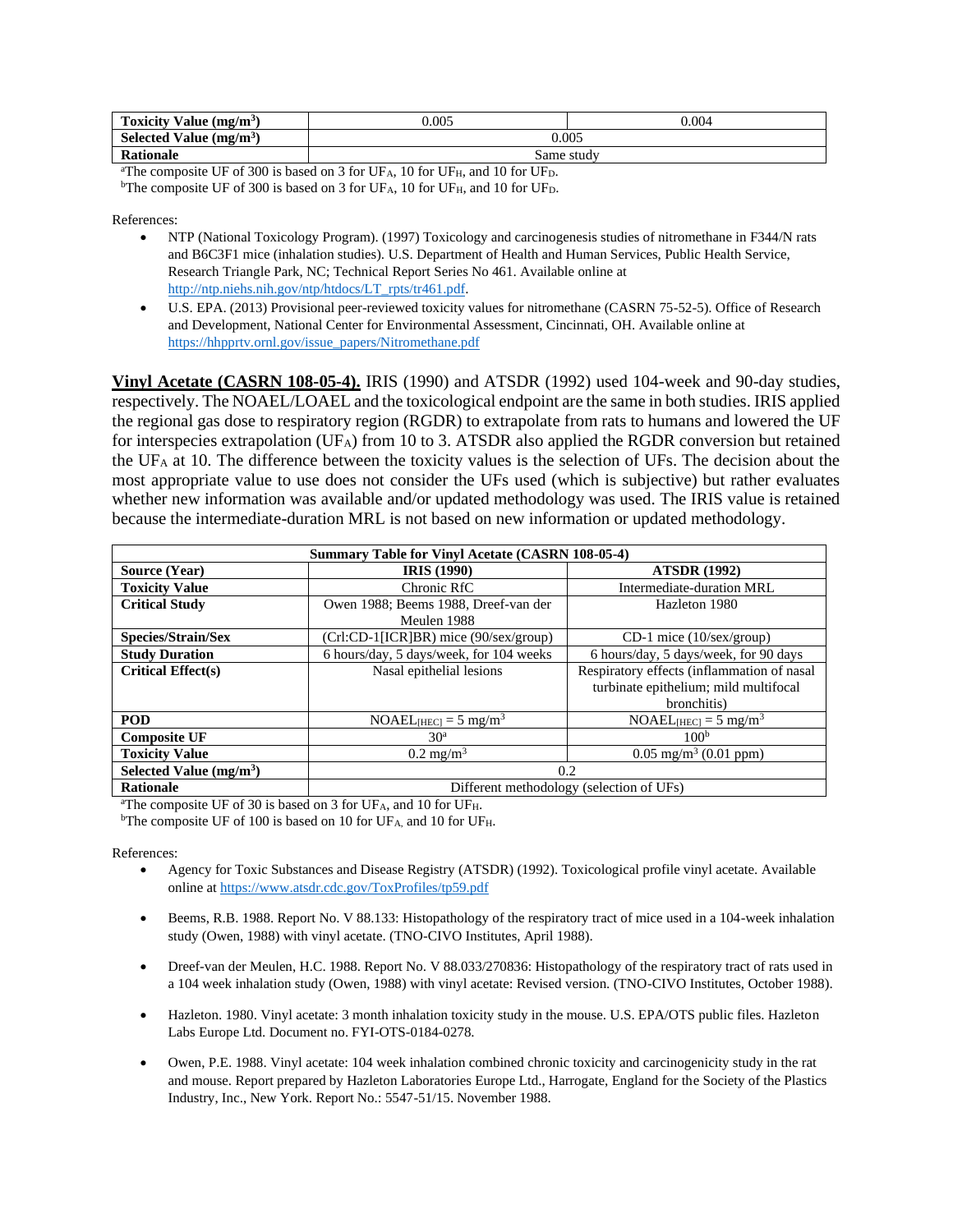• U.S. EPA. (2018). Integrated risk information system (IRIS). Office of Research and Development, National Center for Environmental Assessment, Washington, DC. Available online at [https://cfpub.epa.gov/ncea/iris/iris\\_documents/documents/subst/0512\\_summary.pdf#nameddest=rfc](https://cfpub.epa.gov/ncea/iris/iris_documents/documents/subst/0512_summary.pdf#nameddest=rfc)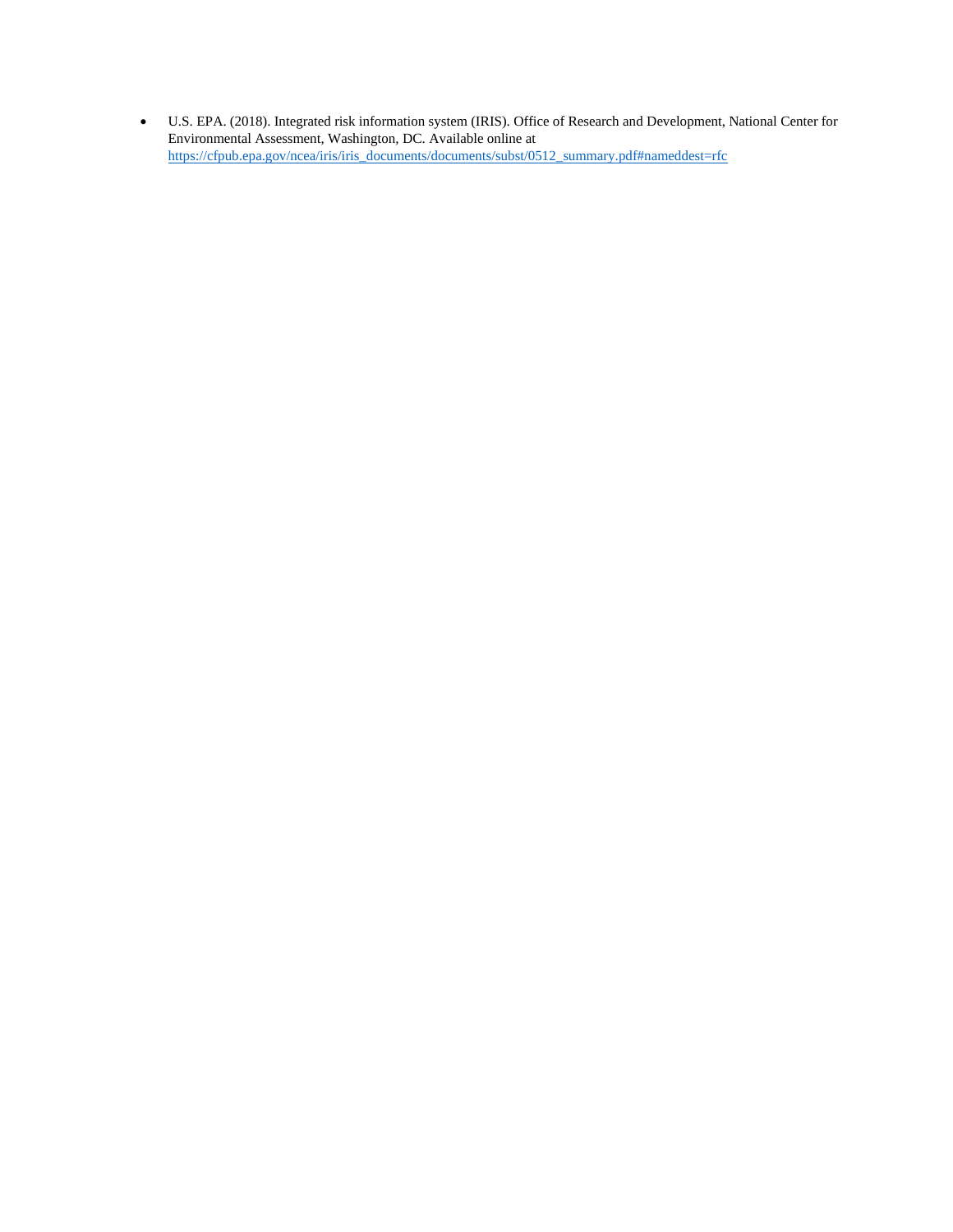#### **4. Decisions that Require No Change in the RSLs (Oral).**

**Acrylamide (CASRN 79-06-1).** The ATSDR (2012) assessment identified a study with a lower HED than the study used by IRIS (2010). The ATSDR assessment calculated the HED using a PBPK rat model (Sweeney et al. 2010). The rat PBPK model was used to estimate rat dose metrics to predict the rat blood time-weighted average (TWA) acrylamide dose associated with the rat NOAEL of 0.2 mg/kg/day, resulting in an HED of 0.038 mg acrylamide/kg/day The IRIS assessment used BMD modeling to characterize the dose-response relationship and determine the POD, resulting in a  $BMDL_{05HED}$  of 0.27 mg/kg/day. A different method (using ADME data) was used to calculate the HED in the IRIS assessment. An internal dose in the rat (area under a time-concentration curve, AUC) was derived from the external exposure to acrylamide based on methods and data that characterize the relationship between hemoglobin adducts, serum levels, and administered dose as reported in several rat studies. The studies were used to estimate the internal dose in rats, to extrapolate to an internal dose in humans, and to estimate the daily human intake of acrylamide needed to produce that internal human dose. Advantages to the IRIS value include 1) effects observed at the LOAEL in Burek et al. (1980) were slight and reversible, 2) the identification of a NOAEL for the Burek et al. (1980) study was limited by the selection of dose levels, 3) the IRIS assessment considered Burek et al. (1980) and other chronic-duration studies and used updated methodology when the toxicity value was updated in 2010, and 4) the selection of the IRIS value adheres to the toxicity hierarchy (and there is no overwhelming evidence to switch to a similar toxicity value based on subchronic exposure). The IRIS value was retained based on a different study and updated methodology.

| Summary Table for Acrylamide (CASRN 79-06-1) |                                     |                                       |
|----------------------------------------------|-------------------------------------|---------------------------------------|
| Source (Year)                                | IRIS (2010)                         | <b>ATSDR (2012)</b>                   |
| <b>Toxicity Value</b>                        | Chronic RfD                         | Intermediate-duration MRL             |
| <b>Critical Study</b>                        | Johnson et al. 1986                 | Burek et al. 1980                     |
| Species/Strain/Sex                           | F344 rats (90/sex/group)            | F344 rats (10/sex/group)              |
| <b>Study Duration</b>                        | Up to 2 years                       | Up to 93 days                         |
| <b>Critical Effect(s)</b>                    | Degenerative nerve changes          | Neurological effects (ultrastructural |
|                                              |                                     | degeneration in sciatic nerve fibers) |
| <b>POD</b>                                   | $BMDL_{[O5HED]} = 0.053 mg/kg$ -day | $NOAEL[HED] = 0.038 mg/kg-day$        |
| <b>Composite UF</b>                          | 30 <sup>a</sup>                     | 30 <sup>b</sup>                       |
| Toxicity Value (mg/kg-day)                   | 0.002                               | 0.001                                 |
| Selected Value (mg/kg-day)                   | 0.002                               |                                       |
| Rationale                                    | Updated methodology                 |                                       |

<sup>a</sup>The composite UF of 30 is based on 3 for UF<sub>A</sub>, and 10 for UF<sub>H</sub>.

<sup>b</sup>The composite UF of 30 is based on 3 for UF<sub>A</sub>, and 10 for UF<sub>H</sub>.

- Agency for Toxic Substances and Disease Registry (ATSDR) (1996). Toxicological profile for acrylamide. Available online a[t https://www.atsdr.cdc.gov/toxprofiles/tp203.pdf](https://www.atsdr.cdc.gov/toxprofiles/tp203.pdf)
- Burek JD, Albee RR, Beyer JE, et al. 1980. Subchronic toxicity of acrylamide administered to rats in the drinking water followed by up to 144 days of recovery. J Environ Pathol Toxicol 4(5- 6):157-182.
- Johnson KA; Gorzinski SJ; Bodner KM; Campbell RA; Wolf CH; Friedman MA; Mast RW (1986). Chronic toxicity and oncogenicity study on acrylamide incorporated in the drinking water of Fischer 344 rats. Toxicol Appl Pharmacol, 85: 154-168.
- Sweeney LM, Kirman CR, Gargas ML, et al. 2010. Development of a physiologically-based toxicokinetic model of acrylamide and glycidamide in rats and humans. Food Chem Toxicol 48(2):668- 685.
- U.S. EPA. (2018). Integrated risk information system (IRIS). Office of Research and Development, National Center for Environmental Assessment, Washington, DC. Available online at [https://cfpub.epa.gov/ncea/iris/iris\\_documents/documents/subst/0286\\_summary.pdf#nameddest=rfd](https://cfpub.epa.gov/ncea/iris/iris_documents/documents/subst/0286_summary.pdf#nameddest=rfd)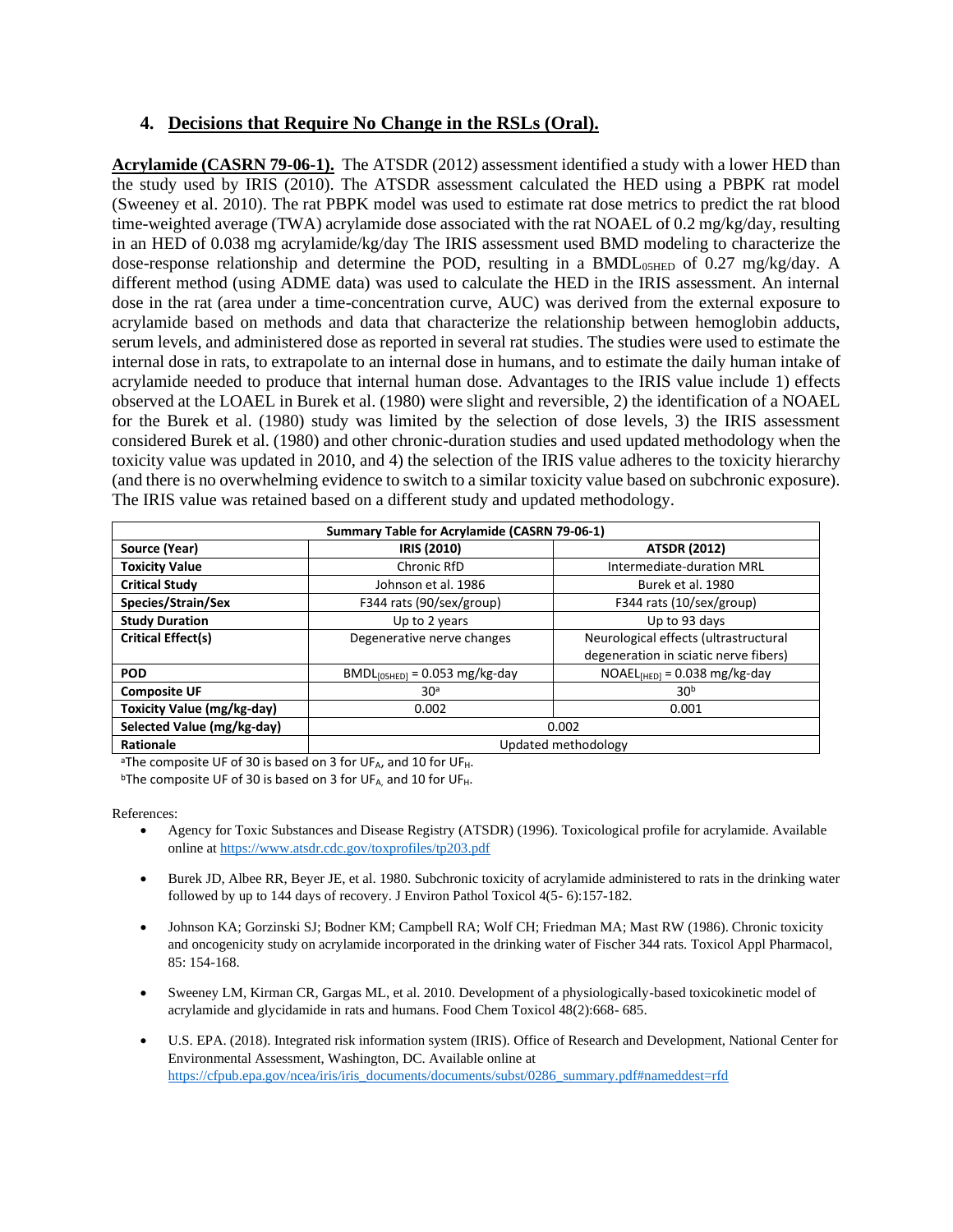**Acrylic Acid (CASRN 79-10-7).** The PPRTV (2010) and IRIS (1994) assessments used the same study. However, the PPRTV included a UF<sub>D</sub> of 3 to account for the lack of a developmental study by oral exposure. The PPRTV assessment noted that BMD modeling could not be performed because of the lack of measured variation for the critical endpoint. The assessment relied heavily on the published version of the study (Hellwig et al. 1997); additional data are available in the unpublished version (BASF 1993). The IRIS assessment indicated that an uncertainty factor for database inadequacy was not considered necessary owing to evidence from bioavailability studies (oral and intravenous routes) that there is no difference in the rate of elimination of acrylic acid in rats and mice. The IRIS value was retained because the PPRTV value is not based on new information or updated methods.

| <b>Summary Table for Acrylic Acid (CASRN 79-10-7)</b> |                                           |                         |  |
|-------------------------------------------------------|-------------------------------------------|-------------------------|--|
| Source (Year)                                         | <b>IRIS (1994)</b>                        | <b>PPRTV (2010)</b>     |  |
| <b>Toxicity Value</b>                                 | Chronic RfD                               | Subchronic p-RfD        |  |
| <b>Critical Study</b>                                 |                                           | BASF 1993, Hellwig 1997 |  |
| Species/Strain/Sex                                    | Wistar rats (25/sex/group)                |                         |  |
| <b>Study Duration</b>                                 | Two generations                           |                         |  |
| <b>Critical Effect(s)</b>                             | Reduced pup weight                        |                         |  |
| <b>POD</b>                                            | $NOAEL = 53$ mg/kg-day                    |                         |  |
| <b>Composite UF</b>                                   | 100 <sup>a</sup>                          | 300 <sup>b</sup>        |  |
| <b>Toxicity Value (mg/kg-day)</b>                     | 0.5                                       | 0.2                     |  |
| Selected Value (mg/kg-day)                            | 0.5                                       |                         |  |
| <b>Rationale</b>                                      | Retain IRIS based upon application of UFs |                         |  |

<sup>a</sup>The composite UF of 100 is based on 10 for UF<sub>A</sub>, and 10 for UF<sub>H</sub>.

<sup>b</sup>The composite UF of 300 is based on 10 for UF<sub>A</sub>, 10 for UF<sub>H</sub>, and 3 for UF<sub>D</sub>.

References:

- BASF (Badische Anilin- und Sodafabrik). 1993. Reproduction toxicity study with acrylic acid in rats: Continuous administration in the drinking water over 2 generations (1 litter in the first and 1 litter in the second generation). Project No. 71R0114/92011. BASF Aktiengesellschaft, Dept. of Toxicology, Rhein, FRG.
- Hellwig, J; Gembardt, C; Murphy, SR. (1997) Acrylic acid: Two-generation reproduction toxicity study in Wistar rats with continuous administration in the drinking water. Food Chem. Toxicol. 35(9):859–868.
- U.S. EPA. (2018). Integrated risk information system (IRIS). Office of Research and Development, National Center for Environmental Assessment, Washington, DC. Available online at [https://cfpub.epa.gov/ncea/iris/iris\\_documents/documents/subst/0002\\_summary.pdf#nameddest=rfd](https://cfpub.epa.gov/ncea/iris/iris_documents/documents/subst/0002_summary.pdf#nameddest=rfd)
- U.S. EPA. (2010) Provisional peer-reviewed toxicity values for acrylic acid (CASRN 79-10-7). Office of Research and Development, National Center for Environmental Assessment, Cincinnati, OH. Available online at <https://cfpub.epa.gov/ncea/pprtv/documents/AcrylicAcid.pdf>

**1-1'-Biphenyl (CASRN 92-52-4).** IRIS (2013) selected a different study to derive the RfD. In the IRIS assessment, the BMDL<sub>10HEC</sub> for kidney effects (Umeda et al. 2002) was lower than the BMDL<sub>05</sub> for developmental effects from Khera et al. (1979). The BMDL value selected by IRIS (2013) for Khera et al. (1979) was different than the BMDL value selected for the PPRTV due to differences in the critical endpoints selected. IRIS modeled the litter incidence of missing or unossified sternabrae (as the only anomaly that exhibited a dose-related increase when considered individually), whereas the PPRTV (2009) modeled the litter incidence of skeletal anomalies (combined). The PPRTV did not derive a chronic p-RfD; the PPRTV indicated that, "IRIS has derived a chronic value of 0.05 mg/kg-day based on a chronic-duration toxicity study of albino rats by Ambrose et al. (1960) with kidney damage as the critical effect. The IRIS database (U.S. EPA, 2010) should be checked to determine if any changes have been made" (the assessment has since been updated). The IRIS value was retained because the PPRTV value is not based on new information or updated methods.

| Table for 1.1'-Biphenyl (CASRN 92-52-4)<br>Summary 1 |  |  |  |
|------------------------------------------------------|--|--|--|
| (2011<br>(2013)<br>IRIS (<br>DDI<br>′ear.<br>Source  |  |  |  |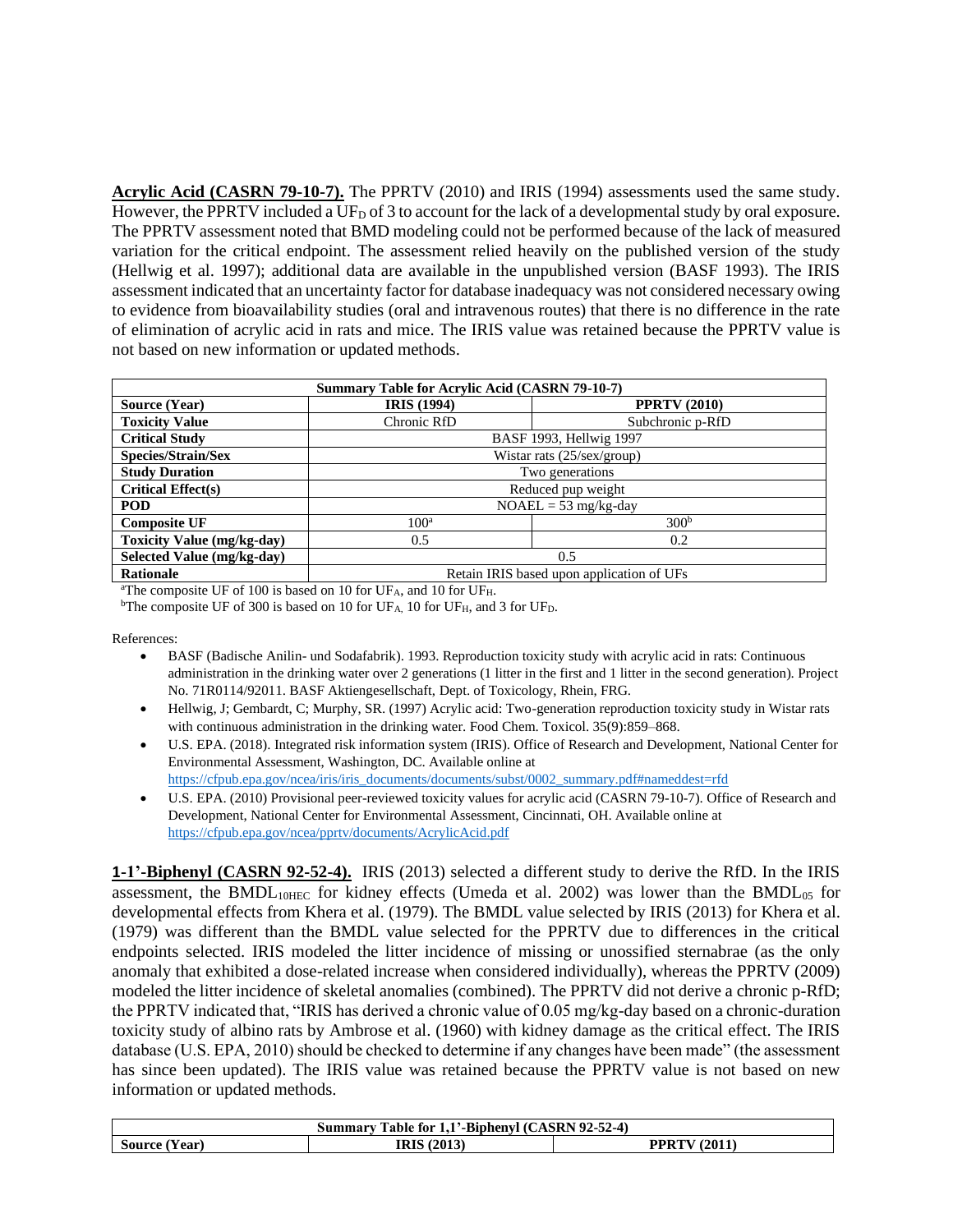| <b>Toxicity Value</b>             | Chronic RfD                            | Subchronic p-RfD                          |
|-----------------------------------|----------------------------------------|-------------------------------------------|
| <b>Critical Study</b>             | Umeda et al. 2002                      | Khera et al. 1979                         |
| Species/Strain/Sex                | F344 rats $(50/\text{sex/group})$      | Wistar rats (18-20 females/group)         |
| <b>Study Duration</b>             | 2 years                                | GDs $6-15$                                |
| <b>Critical Effect(s)</b>         | Renal papillary mineralization (males) | Increased incidence of litters with fetal |
|                                   |                                        | skeletal anomalies                        |
| <b>POD</b>                        | $BMDL10HED = 13.9 mg/kg-day$           | $BMDL_{05} = 9.59$ mg/kg-day              |
| <b>Composite UF</b>               | 30 <sup>a</sup>                        | 100 <sup>b</sup>                          |
| <b>Toxicity Value (mg/kg-day)</b> | 0.5                                    | 0.1                                       |
| Selected Value (mg/kg-day)        | 0.5                                    |                                           |
| <b>Rationale</b>                  | Different study                        |                                           |

<sup>a</sup>The composite UF of 30 is based on 3 for UFA, and 10 for UFH.

<sup>b</sup>The composite UF of 100 is based on 10 for UF<sub>A</sub>, and 10 for UF<sub>H</sub>.

References:

- Khera, KS; Whalen, C; Angers, G; et al. (1979) Assessment of the teratogenic potential of piperonyl butoxide, biphenyl, and phosalone in the rat. Toxicol Appl Pharmacol 47(2):353−358.
- Umeda, Y; Arito, H; Kano, H; Ohnishi, M; Matsumoto, M; Nagano, K; Yamamoto, S; Matsushima, T. (2002). Twoyear study of carcinogenicity and chronic toxicity of biphenyl in rats. J Occup Health 44: 176-183.
- U.S. EPA. (2018). Integrated risk information system (IRIS). Office of Research and Development, National Center for Environmental Assessment, Washington, DC. Available online at [https://cfpub.epa.gov/ncea/iris/iris\\_documents/documents/subst/0013\\_summary.pdf](https://cfpub.epa.gov/ncea/iris/iris_documents/documents/subst/0013_summary.pdf)
- U.S. EPA. (2009) Provisional peer-reviewed toxicity values for 1,1'-biphenyl (CASRN 92-52-4). Office of Research and Development, National Center for Environmental Assessment, Cincinnati, OH. Available online at <https://cfpub.epa.gov/ncea/pprtv/documents/Biphenyl11.pdf>

**Cyclohexanone (CASRN 108-94-1).** The PPRTV included a UF<sub>D</sub> of 3 whereas the IRIS assessment did not because it was not EPA practice at that time. BMD modeling could not be conducted because the body weight data were not provided in the principal study. The PPRTV value is based on a pilot study for the longer study (by the same authors) that forms the basis for the IRIS assessment. The PPRTV study was based on smaller group numbers (5/sex/group compared to 52/sex/group) and over a shorter duration (25 weeks compared to 2 years). The IRIS value was retained because the PPRTV value is not based on new information or updated methods.

| <b>Summary Table for Cyclohexanone (CASRN 108-94-1)</b> |                                      |                               |  |
|---------------------------------------------------------|--------------------------------------|-------------------------------|--|
| Source (Year)                                           | <b>IRIS</b> (1987)                   | <b>PPRTV (2010)</b>           |  |
| <b>Toxicity Value</b>                                   | Chronic RfD                          | Subchronic p-RfD              |  |
| <b>Critical Study</b>                                   | Lijinsky and Kovatch 1986            |                               |  |
| Species/Strain/Sex                                      | F344 rats $(52/\text{sex/group})$    | $F344$ rats (5/sex/group)     |  |
| <b>Study Duration</b>                                   | 2 years                              | 25 weeks                      |  |
| <b>Critical Effect(s)</b>                               | Depression in body-weight gain (both | Decreased weight gain (males) |  |
|                                                         | sexes)                               |                               |  |
| <b>POD</b>                                              | $NOAEL = 462$ mg/kg-day              | $NOAEL = 731$ mg/kg-day       |  |
| <b>Composite UF</b>                                     | 100 <sup>a</sup>                     | 300 <sup>b</sup>              |  |
| <b>Toxicity Value (mg/kg-day)</b>                       |                                      | 2                             |  |
| Selected Value (mg/kg-day)                              | 5                                    |                               |  |
| <b>Rationale</b>                                        | Different (phase of) study           |                               |  |

<sup>a</sup>The composite UF of 100 is based on 10 for UFA, and 10 for UFH.

<sup>b</sup>The composite UF of 300 is based on 10 for UF<sub>A</sub>, 10 for UF<sub>H</sub>, and 3 for UF<sub>D</sub>.

- Lijinsky, W. and M. Kovatch. 1986. A chronic toxicity study of cyclohexanone in rats and mice (NCI study). J. Natl. Cancer Inst. 77(4): 941-949.
- U.S. EPA. (2018). Integrated risk information system (IRIS). Office of Research and Development, National Center for Environmental Assessment, Washington, DC. Available online at [https://cfpub.epa.gov/ncea/iris/iris\\_documents/documents/subst/0219\\_summary.pdf#nameddest=rfd](https://cfpub.epa.gov/ncea/iris/iris_documents/documents/subst/0219_summary.pdf#nameddest=rfd)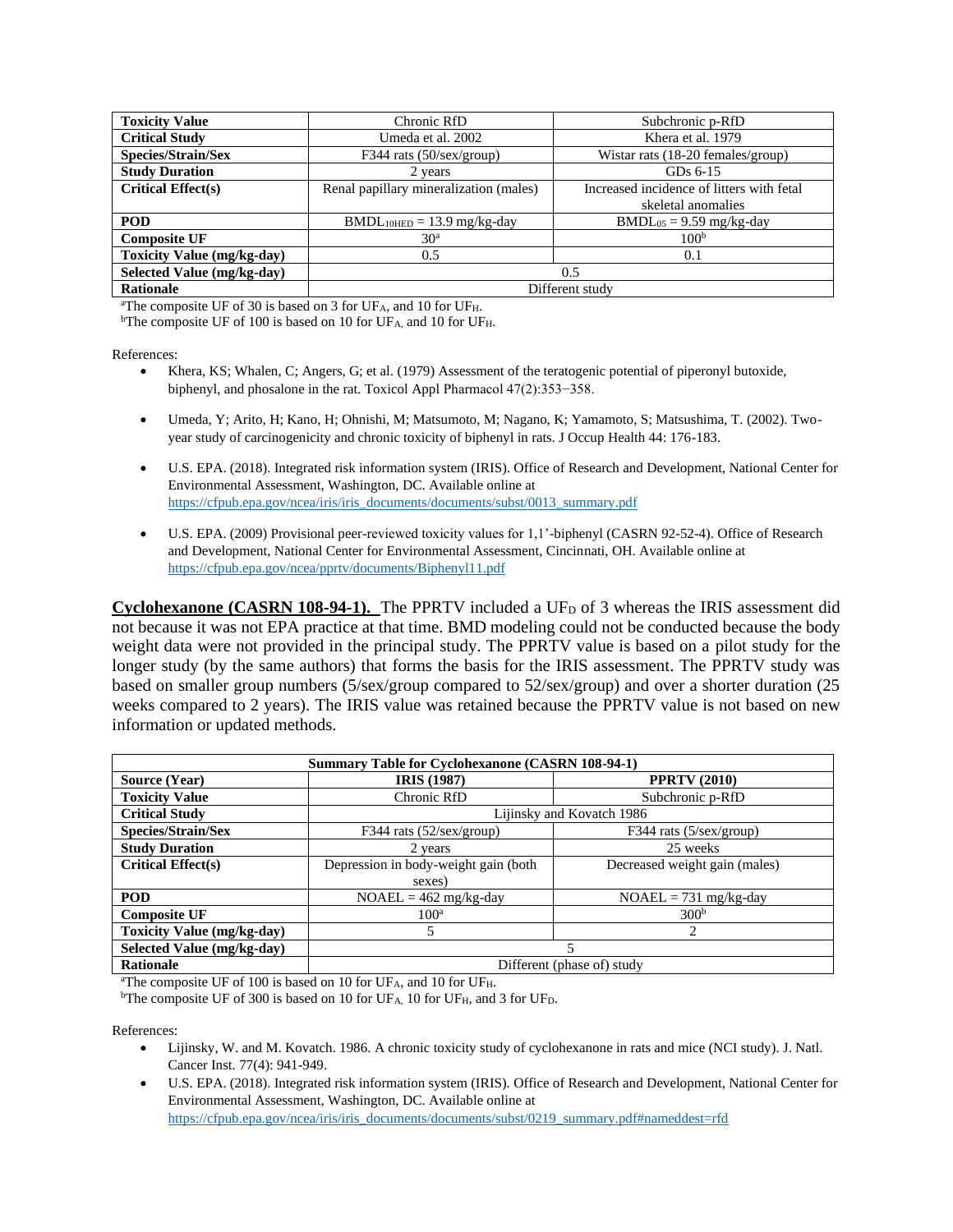• U.S. EPA. (2010) Provisional peer-reviewed toxicity values for cyclohexanone (CASRN 108-94-1). Office of Research and Development, National Center for Environmental Assessment, Cincinnati, OH. Available online at <https://cfpub.epa.gov/ncea/pprtv/documents/Cyclohexanone.pdf>

**Endosulfan (CASRN 115-29-7).** ATSDR (2015) used a lower NOAEL from a study (Banerjee and Hussain 1986) showing depressed immune response that was presumably not considered in the IRIS assessment (i.e., not mentioned in the IRIS summary documentation). Advantages to the IRIS value include 1) it is not known why the principal study used for derivation of the ATSDR MRL was not evaluated by the IRIS program, 2) data for depressed immune response in rats are not amenable to benchmark dose modeling (i.e., updated methodology was not used); and 3) selection of the IRIS value adheres to the toxicity hierarchy (and there is no overwhelming evidence to switch to a similar toxicity value based on subchronic exposure). The IRIS value was retained because the ATSDR value is not based on new information or updated methods.

| <b>Summary Table for Endosulfan (CASRN 115-29-7)</b> |                                                                                                                                      |                                                       |
|------------------------------------------------------|--------------------------------------------------------------------------------------------------------------------------------------|-------------------------------------------------------|
| Source (Year)                                        | <b>IRIS</b> (1994)                                                                                                                   | <b>ATSDR (2015)</b>                                   |
| <b>Toxicity Value</b>                                | Chronic RfD                                                                                                                          | Intermediate-duration MRL                             |
| <b>Critical Study</b>                                | Hoechst Celanese Corp 1989                                                                                                           | Baneriee and Hussain 1986                             |
| Species/Strain/Sex                                   | Sprague-Dawley rats (50/sex/group)                                                                                                   | Wistar rats $(10 \text{ to } 12 \text{ males/group})$ |
| <b>Study Duration</b>                                | 2 years                                                                                                                              | Up to 22 weeks                                        |
| <b>Critical Effect(s)</b>                            | Decreased body weight gain; increased<br>incidence of marked progressive<br>glomerulonephrosis and blood vessel<br>aneurysms (males) | Depressed immune response                             |
| <b>POD</b>                                           | $NOAEL = 0.6$ mg/kg-day                                                                                                              | $NOAEL = 0.45$ mg/kg-day                              |
| <b>Composite UF</b>                                  | 100 <sup>a</sup>                                                                                                                     | 100 <sup>b</sup>                                      |
| <b>Toxicity Value (mg/kg-day)</b>                    | 0.006                                                                                                                                | 0.005                                                 |
| Selected Value (mg/kg-day)                           | 0.006                                                                                                                                |                                                       |
| <b>Rationale</b>                                     | Retain IRIS value                                                                                                                    |                                                       |

<sup>a</sup>The composite UF of 100 is based on 10 for UFA, and 10 for UFH.

<sup>b</sup>The composite UF of 100 is based on 10 for UF<sub>A</sub>, and 10 for UF<sub>H</sub>.

References:

- Agency for Toxic Substances and Disease Registry (ATSDR) (2015). Toxicological profile for endosulfan. Available online a[t https://www.atsdr.cdc.gov/toxprofiles/tp41.pdf](https://www.atsdr.cdc.gov/toxprofiles/tp41.pdf)
- Banerjee BD, Hussain QZ. 1986. Effect of sub-chronic endosulfan exposure on humoral and cell-mediated immune responses in albino rats. Arch Toxicol 59:279-284.
- Hoechst Celanese Corporation. 1989. MRID No. 40256502, 41099502. HED Doc. No. 007937. Available from EPA. Write to FOI, EPA, Washington, DC 20460.
- U.S. EPA. (2018). Integrated risk information system (IRIS). Office of Research and Development, National Center for Environmental Assessment, Washington, DC. Available online at [https://cfpub.epa.gov/ncea/iris/iris\\_documents/documents/subst/0235\\_summary.pdf#nameddest=rfd](https://cfpub.epa.gov/ncea/iris/iris_documents/documents/subst/0235_summary.pdf#nameddest=rfd)

**Ethylene Glycol Monobutyl Ether (CASRN 111-76-2).** IRIS (2010) derived a toxicity value from a chronic inhalation study (NTP 2000) using a PBPK model and BMD methodology to calculate the HED. The ATSDR assessment derived a toxicity value from a 13-week study (NTP 1993) with no NOAEL. The IRIS value was retained based on updated methodology.

| Summary Table Ethylene Glycol Monobutyl Ether (CASRN 111-76-2) |                                            |                              |  |
|----------------------------------------------------------------|--------------------------------------------|------------------------------|--|
| Source (Year)                                                  | <b>IRIS</b> (2010)                         | <b>ATSDR (2010)</b>          |  |
| <b>Toxicity Value</b>                                          | Chronic RfD                                | Intermediate-duration MRL    |  |
| <b>Critical Study</b>                                          | <b>NTP 2000</b>                            | NTP 1993                     |  |
| <b>Species/Strain/Sex</b>                                      | F344/N rats and B6C3F1 mice (50/sex/group) | $F344/N$ rats (10/sex/group) |  |
| <b>Study Duration</b>                                          | 6 hours/day, 5 days/week, for 2 years      | 13 weeks                     |  |
|                                                                | (inhalation)                               |                              |  |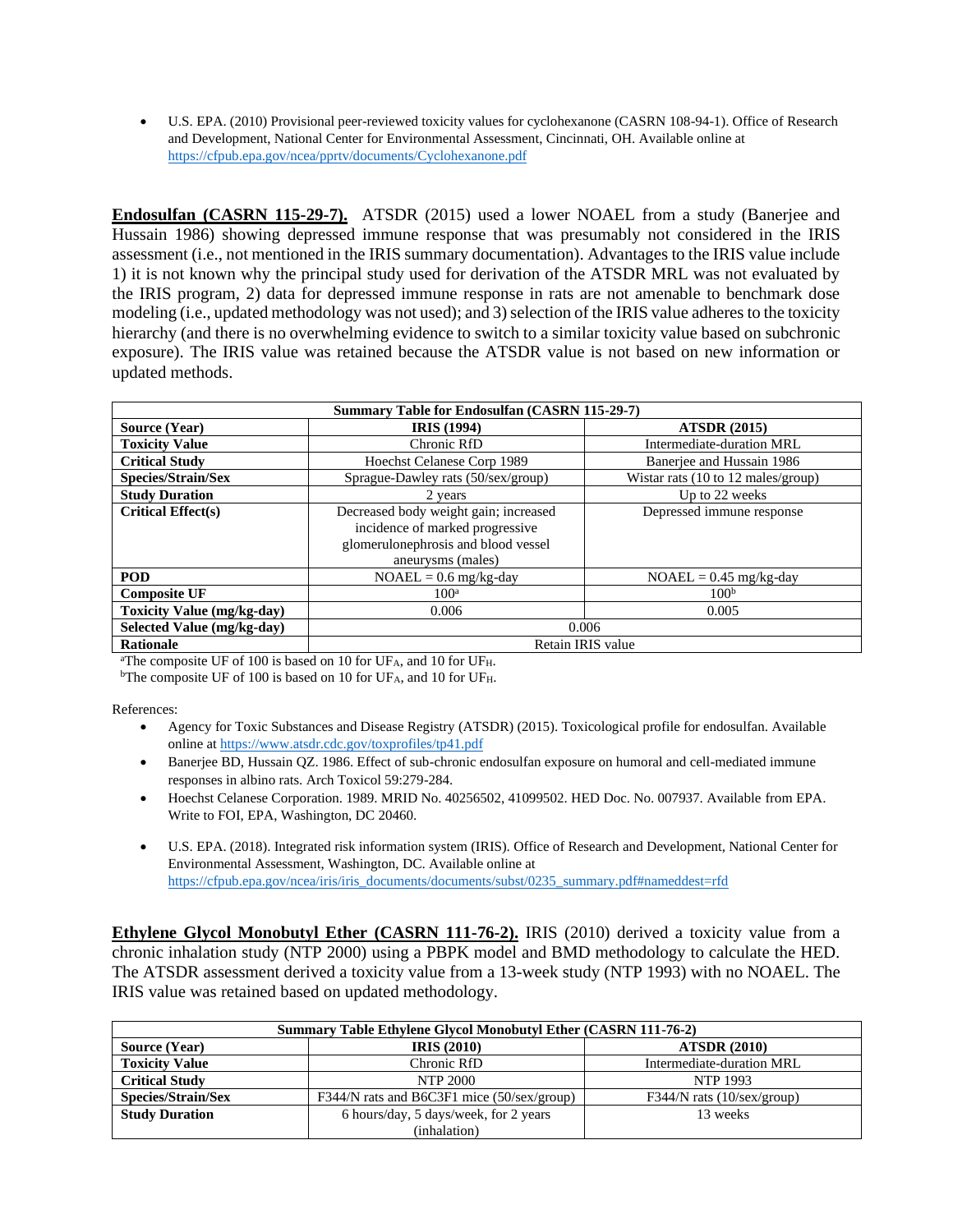| <b>Critical Effect(s)</b>         | Hemosiderin deposition in the liver  | Hepatic effects        |
|-----------------------------------|--------------------------------------|------------------------|
| <b>POD</b>                        | $BMDL[HED] = 1.4$ mg/kg-day          | $LOAEL = 69$ mg/kg-day |
| <b>Composite UF</b>               | 1 O <sup>a</sup>                     | 1000 <sup>b</sup>      |
| <b>Toxicity Value (mg/kg-day)</b> |                                      | 0.07                   |
| Selected Value (mg/kg-day)        |                                      |                        |
| Rationale                         | Different study; updated methodology |                        |

<sup>a</sup>The composite UF of 10 is based on 10 for UFH.

bThe composite UF of 1000 is based on 10 for UF<sub>A</sub>, 10 for UF<sub>H</sub>, and 10 for UF<sub>L</sub>.

References:

- Agency for Toxic Substances and Disease Registry (ATSDR) (2010). Toxicological profile for 2-butoxyethanol and 2 butoxyethanol acetate. Available online at<https://www.atsdr.cdc.gov/toxprofiles/tp118.pdf>
- NTP (National Toxicology Program) (2000) NTP technical report on the toxicology and carcinogenesis studies of 2 butoxyethanol (CAS No. 111 76 2) in F344/N rats and B6C3F1 mice (inhalation studies).
- NTP. 1993. Ethylene glycol ethers, 2-ethoxyethanoI, 2-butoxyethanol administered in drinking water to F344/N rats and B6C3Fl mice. NTP toxicity report series no. 26. National Toxicology Program, National Institutes of Health, Public Health Services, U.S. Department of Health and Human Services. NIH publication 93-3349.
- U.S. EPA. (2018). Integrated risk information system (IRIS). Office of Research and Development, National Center for Environmental Assessment, Washington, DC. Available online at [https://cfpub.epa.gov/ncea/iris/iris\\_documents/documents/subst/0500\\_summary.pdf](https://cfpub.epa.gov/ncea/iris/iris_documents/documents/subst/0500_summary.pdf)

**Pentachlorophenol (CASRN 87-86-5).** ATSDR (2001) derived chronic and intermediate-duration toxicity values based on a two-generation and one-generation reproduction studies in mink that only used one dose. The studies in mink were not well-conducted and observations in the one-generation study could not be replicated in the two-generation study (as mentioned in the IRIS assessment). The IRIS value was retained because the ATSDR value is not based on new information or updated methodology; the principal study is not considered reliable.

| <b>Summary Table Pentachlorophenol (CASRN 87-86-5)</b> |                                 |                                        |
|--------------------------------------------------------|---------------------------------|----------------------------------------|
| <b>Source (Year)</b>                                   | <b>IRIS</b> (2010)              | <b>ATSDR (2001)</b>                    |
| <b>Toxicity Value</b>                                  | Chronic RfD                     | Intermediate-duration MRL              |
| <b>Critical Study</b>                                  | Mecler 1996                     | Beard et al. 1997                      |
| Species/Strain/Sex                                     | Beagle dogs (4/sex/dose)        | Mink (10 females/group)                |
| <b>Study Duration</b>                                  | 52 weeks                        | 3 weeks prior to mating and throughout |
|                                                        |                                 | pregnancy and lactation                |
| <b>Critical Effect(s)</b>                              | Hepatotoxicity                  | Reproductive effects                   |
| <b>POD</b>                                             | $LOAEL = 1.5$ mg/kg-day         | $LOAEL = 1$ mg/kg-day                  |
| <b>Composite UF</b>                                    | 300 <sup>a</sup>                | 1000 <sup>b</sup>                      |
| <b>Toxicity Value (mg/kg-day)</b>                      | 0.005                           | 0.001                                  |
| Selected Value (mg/kg-day)                             | 0.005                           |                                        |
| Rationale                                              | Different study and methodology |                                        |

<sup>a</sup>The composite UF of 300 is based on 10 for UF<sub>A</sub>, 10 for UF<sub>H</sub>, and 3 for UF<sub>L</sub>.

bThe composite UF of 1000 is based on 10 for UF<sub>A</sub>, 10 for UF<sub>H</sub>, and 10 for UF<sub>L</sub>.

- Agency for Toxic Substances and Disease Registry (ATSDR) (2001). Toxicological profile pentachlorophenol. Available online a[t https://www.atsdr.cdc.gov/toxprofiles/tp51.pdf](https://www.atsdr.cdc.gov/toxprofiles/tp51.pdf)
- Beard AP, McRae AC, Rawlings NC. 1997. Reproductive efficiency in mink (Mustela vison) treated with the pesticides lindane, carbofuran, and pentachlorophenol. J Reprod Fertil 111:21-28.
- Mecler, F. (1996) Fifty-two week repeated dose chronic oral study of pentachlorophenol administered via capsule to dogs. Study conducted by TSI Mason Laboratories, Worcester, MA; TSI Report #ML-PTF-J31-95-94. Submitted to the Pentachlorophenol Task Force, c/o SRA International, Inc., Washington, DC. U.S. Environmental Protection Agency, Washington, DC; MRID 439827-01. Unpublished report.